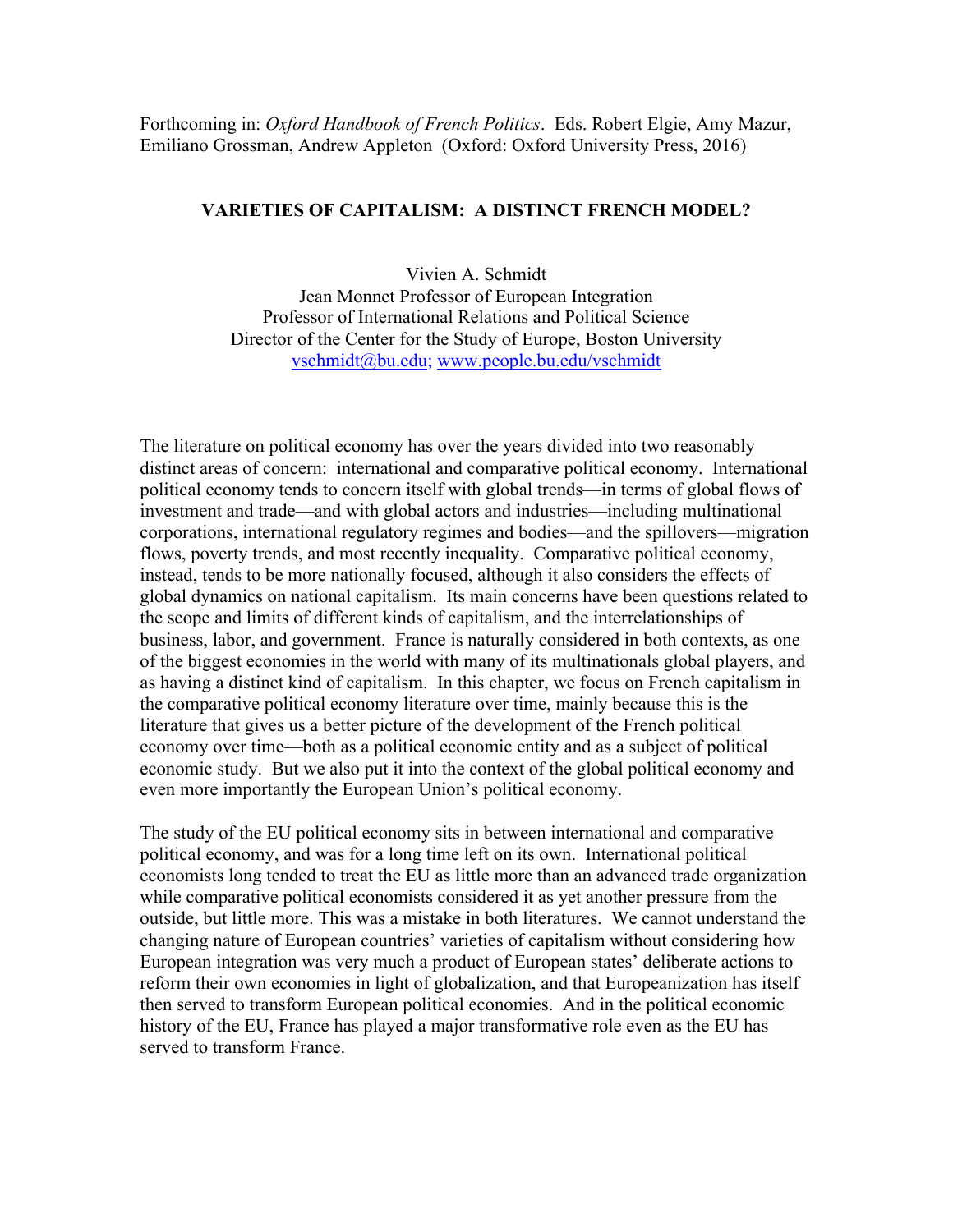Scholars of comparative political economy have long treated French capitalism as exceptional. But whereas this had positive connotations in the postwar era, when all touted France as the exemplary model of state-led or *dirigiste* capitalism, by the 1970s scholars no longer saw France's model as exemplary while beginning in the 1990s most no longer saw it as any model at all. First, convergence toward a single neo-liberal model came to dominate scholarly views, with the US and the UK touted as best adapted to globalization, although critics countered that capitalist diversity continued. Then, beginning in the early 2000s, the mainstream switched to a binary view of capitalist divergence between 'liberal market economies' and 'coordinated market economies,' although critics here too countered that greater diversity existed, citing three, four, or more varieties of capitalism. In both mainstream approaches, France largely disappeared, treated first as aberrant because not converging on neo-liberalism, then as an anomaly or, at best, a 'mixed market economy' with perverse interaction effects.

Beyond disagreement over substantive theories about how many varieties of capitalism there are, scholars have also split over methodological theories and their consequences for explaining change (or continuity). While proponents of binary divergence made their case through an equilibrium-focused combination of rational choice and historical institutionalism, opponents raised questions about the static and functionalist presuppositions of such an approach along with its empirical applicability. In light of such criticism, whereas some comparative political economists posited further hybridization and incremental change within rationalist and/or historical institutionalist frameworks, others pushed for more agent-centered accounts focused on cultural frames, historical legacies, ideas, and discourse using sociological and discursive institutionalist frameworks.

Today, although the methodological splits remain, scholars seem to have come to agreement that capitalism is substantively more diverse than the VOC dualism, with varieties largely tracking regional differences, complicated by policies, political institutions, and politics, and developing over time, mainly in response to neo-liberal ideas and the pressures of both globalization and Europeanization. The questions now focus on how to explain the transformations in all capitalisms, in particular in light of the economic crisis beginning in 2007/2008 and of the resilience of neo-liberal ideas, and to assess the extent to which one can still identify clear varieties as opposed to multiple forms of hybridization.

As for France, most scholars now appear to have come round to seeing the country again as part of a distinctive variety of capitalism, albeit one totally transformed by comparison to the postwar role. Differences continue to exist here too with regard to methodological approach, in particular the greater attention to the importance of culture, ideas, and discourse in institutional and historical context. But the main question for all French political economists is how to explain France's on-going crisis. This may very well be related not just to the country's economic problems but also to the changing role of the state, as one government after the next instituted neo-liberal policies without admitting it. For the French public, the old ideas about the state may very well remain a 'state of mind' even as the 'state in action' has been transformed.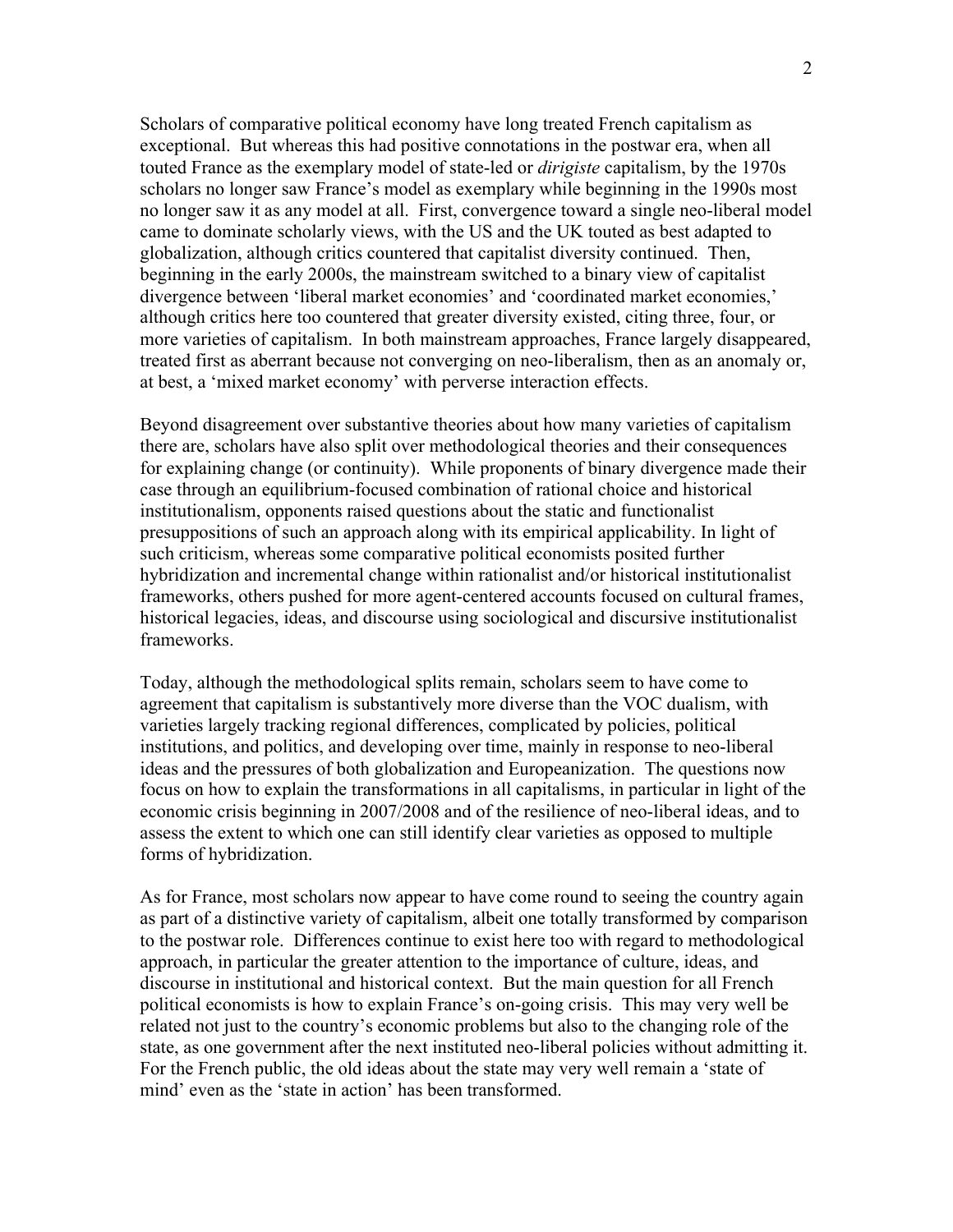# *Varieties of Capitalism*

The 'varieties of capitalism' literature dates back at least to the 1960s, when three models—liberalism, corporatism, and statism—were used to explain capitalist diversity in the postwar era. These held steady in the literature until the 1990s, when they were replaced by a neo-liberal model of convergence, which was itself displaced in the following decade by a model of binary divergence, in which liberalism and corporatism had morphed into 'liberal market economies' and 'coordinated market economies,' leaving statism out in the cold. Whereas critics of neo-liberal convergence in the 1990s insisted on continued national diversity, critics of binary divergence in the 2000s argued that national diversity made for more varieties, including one based on statism.

#### **From Three to Two Varieties of Capitalism?**

The contemporary literature on the varieties of capitalism has its origins in the 1960s, when Andrew Shonfield in *Modern Capitalism* (1965) divided European capitalism into three varieties, including France's 'statism,' Britain's 'liberalism,' and Germany's 'corporatism.' This division of national political economies into three ideal-types held over the next two decades, reflected in Peter Katzenstein's (1978) *Between Power and Plenty* and in John Zysman's *Governments, Markets and Growth* (1983), which more specifically divided financial systems into three ideal-typical models of finance: the capital-market based model (US and UK), the credit-based model with governmentadministered prices (France and Japan), and the credit-based model with private financial institution-administered prices (Germany).

By the 1990s, however, both corporatism and statism as explanatory categories were dropped, leaving only 'liberalism.' Scholars in international political economy in particular had come to agree that, like it or not, capitalism was converging on a single neo-liberal model in which the retreat of the state and the decline of labor in favor of unfettered markets—engineered via liberalization, deregulation, and privatization spelled the end of any other models (e.g., Cerny 1994; Strange 1996). Scholars in comparative political economy argued, in contrast, that despite general economic trends and neo-liberal reform initiatives, differences among national varieties of capitalism remained (e.g., Berger and Dore, 1996; Boyer and Drache 1996). They challenged arguments insisting on the radical decline of the nation-state and the rise of "stateless" business (Schmidt, 1995) by highlighting instead the continuing diversity in firms' levels of exposure to the financial markets, in the bases of firm ownership and control, in the operation of industrial sectors, in the nature of inter-firm relations, in the organization of labor-management relations, in the patterns of production and innovation, in the rules and financing of welfare provision, and in the role of the state in the economy (e.g., Hollingsworth, Schmitter, and Streeck 1994; Crouch and Streeck 1997; Scharpf and Schmidt 2000).

In the early 2000s, the firm-centered approach to the varieties of capitalism (VOC) pioneered by Hall and Soskice (2001) took comparative political economy by storm. It divided capitalism into two main ideal-types: Liberal Market Economies (LMEs),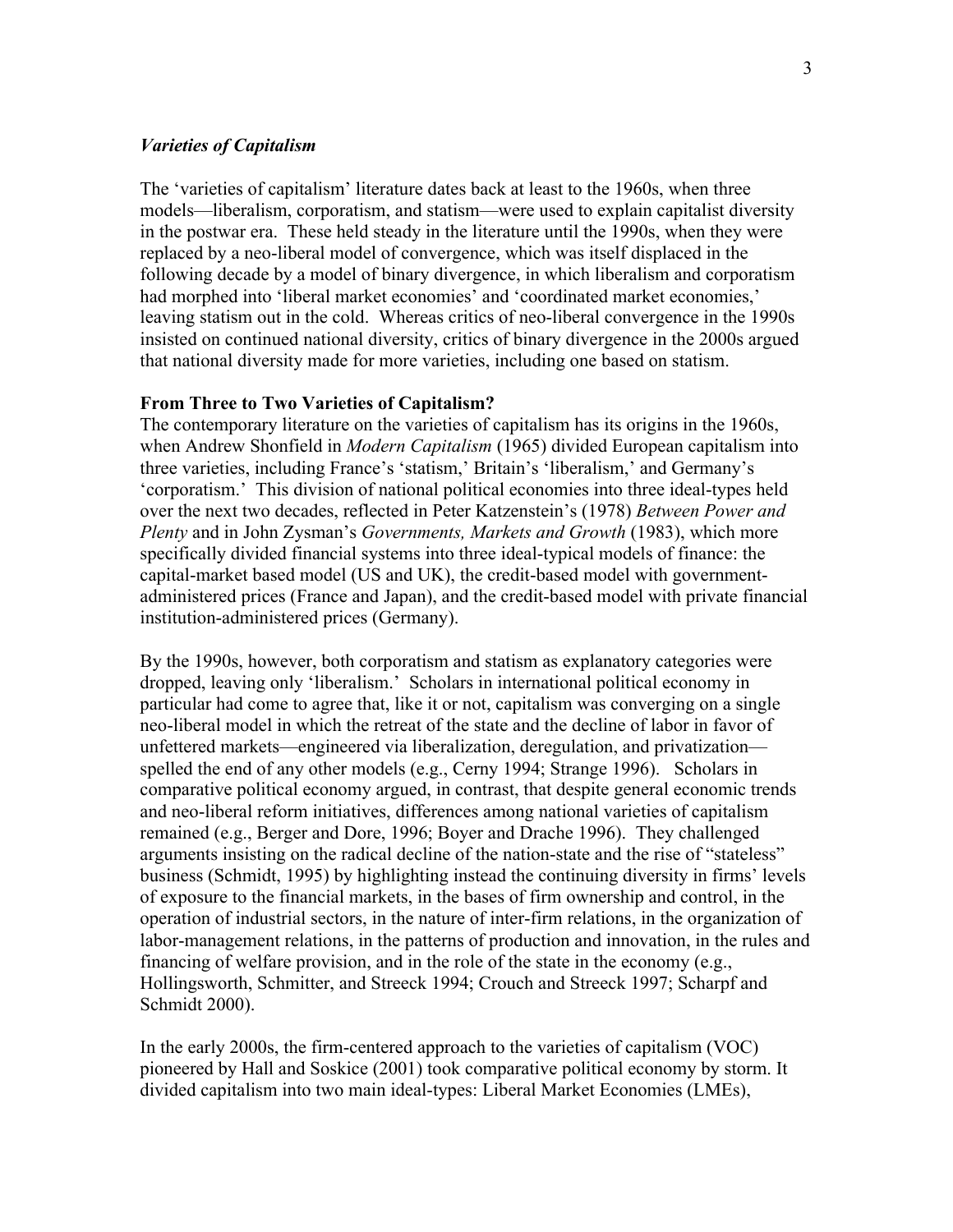consisting ideal-typically of the US and the UK as well as other Anglophone countries, and Coordinated Market Economies (CMEs), including Germany, many smaller countries in Continental Europe, Scandinavia, and Japan. These two varieties were differentiated mainly in terms of how firms coordinate with their environment, with coordination either market managed (LMEs) or non-market managed (CMEs). This approach, by combining historical institutionalist attention to path-dependent institutional rules and regularities and rational choice institutionalist concern with interest-based logics of coordination, produced an equilibrium model that predicted that instead of convergence to one neoliberal model, there would be persistent binary divergence into two ideal-typical varieties of capitalism. As for other advanced industrialized countries that fell outside the scope of the two varieties, they were put into the category of 'mixed market economies' (MMEs) and mainly treated as anomalies or, worse, as plagued by intra-system contradictions, misfits, and perverse spillovers (Hall and Gingrich 2004; Molina and Rhodes 2007).

VOC posited that in LMEs the market coordinates interactions among socioeconomic actors. Firms depend upon the financial markets for capital, and therefore focus on shortterm profits, while inter-firm relations tend to be competitive and contractual. Management-labor relations tend to be market reliant, with radically decentralized labor markets and low levels of job protections leading to bifurcated wage structures between highly paid, highly skilled workers and low-paid, low skilled workers (Hall and Soskice, 2001). The "liberal" state, if considered at all, plays at most a supportive role in creating a positive regulatory environment, acting as an agent of market preservation by locating decision-making power in companies while limiting the power of organized labor (King and Wood, 1999). The resulting system is posited as highly responsive to changing market conditions with a comparative advantage in areas where radical innovation is the key to market dominance, such as biotechnology, the new economy, and high-end financial services, and in low-end services and low-tech industries, in which workers' low wages, low skills, and minimal vocational training makes for competition on the basis of price rather than quality.

For CMEs, VOC presented socioeconomic actors as engaging in non-market coordination. Here, firms tend to be less exposed to financial market pressures because of the more long-term investment view of providers of finance and of the higher concentration of share-ownership through strategic investors, which also helps protect against takeover. Moreover, inter-firm relations tend to be network-based, with close, mutually reinforcing relations with suppliers, subcontractors, and customers, while labormanagement relations tend to be trust-based and cooperative, ensuring that corporate governance tends to be more driven by "stakeholder" values rather than "shareholder" ones. This is reinforced by an employment system with highly skilled, highly paid labor with high levels of employment protection and long-term employment (Hall and Soskice, 2001). The state, finally, again if considered, plays an understated "enabling" role by facilitating collaborative inter-firm relations and cooperative labor management relations. The resulting system, although slower to respond to changing market conditions, has a comparative advantage in sectors such as high-precision engineering and high-valueadded manufacturing, which depend upon a more stable long-term investment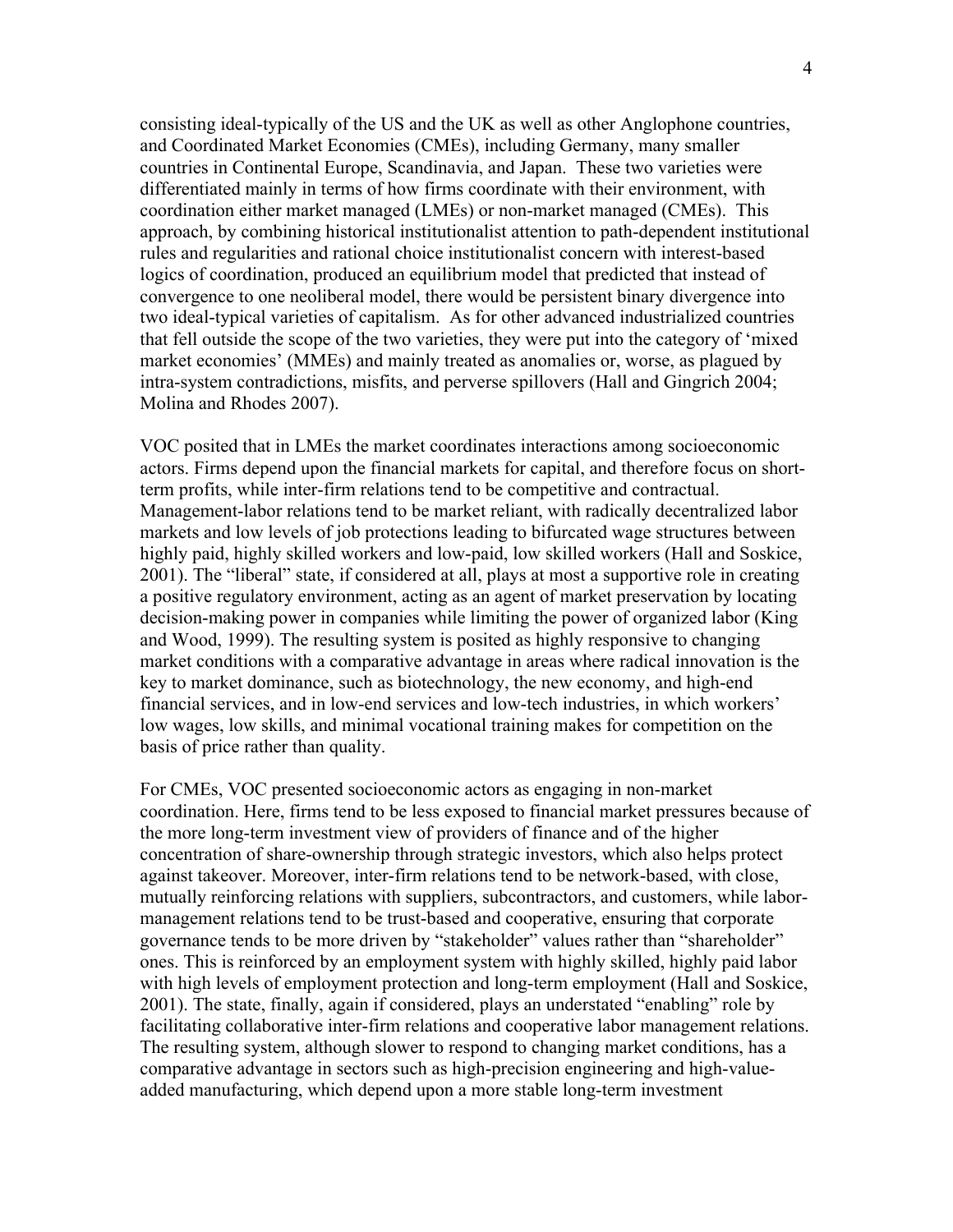environment where highly paid, technically skilled workers ensure the incremental innovation necessary to the production of high-value-added, high-quality products.

Although this binary division of capitalism has been highly seductive because of its parsimony, and has since generated a veritable cottage industry of scholarship, it has been the subject of numerous critiques. The most pervasive criticisms are that a binary division into ideal-types tends to be too reductive, overly functionalist, and highly static because equilibrium-focused, making for too much path-dependence and an inability to account for institutional change––particularly in light of the very real disaggregating forces coming from globalization pressures and neoliberal policies (see Crouch, 2005; Schmidt, 2002, Ch. 3; and Hancké et al., 2007). Scholars have also been concerned that VOC has been unable to deal adequately with country cases that do not fit well into either ideal-type or, more damning yet, that it does not even apply to the countries that it purports to describe.

## **How Many Varieties of Capitalism are there?**

Some comparative political economists from the very beginning argued that the binary approach to VOC pushed to the margins a number of countries with equally distinctive patterns, but in which the state has traditionally played a larger role in the economy. This is why scholars have argued that there are at least three varieties of capitalism (e.g., Coates, 2002; Schmidt, 2002, 2009), differentiable along lines of development from the original three postwar models (as identified by Shonfield, 1965), in which liberalism, corporatism, and statism have given way not just to "liberal market economies" and "coordinated market economies" but also to "state-influenced market economies" (SME) (Schmidt, 2009).

This third variety of capitalism includes all countries in which the state plays and has played a much more active role than in the ideal-typical LME or CME. In the postwar period, SMEs encompass state-influenced models such as France's "state-led capitalism" (Schmidt, 2002, Ch. 3, 4) and the "developmental state" for South Korea and Taiwan or even Japan (Weiss, 1998; Woo-Cumings, 1999). Today, SMEs include France's "stateenhanced capitalism" or Italy's "state-hindered capitalism" (Schmidt, 2002, Ch. 3), also termed "public neo-capitalism" (Barca 2010) and "dysfunctional state capitalism" (Della Sala, 2004); and Spain's "state-influenced mixed market economy" (Royo, 2008), which has also been described as an MME (Molina and Rhodes 2007) that comes very close to the definition of an SME. This focus on the state in SMEs and its contrast with the different ways in which the state works in LMEs and CMEs also builds on the recent theoretical literature on the continuing importance of the state (e.g., Weiss 2003; Levy et al., 2006; Leibfried and Zürn 2005; Schmidt 2009).

But are there really *only* three varieties of capitalism? Other scholars have argued for even more varieties of capitalism, once one considers additional variables and geographical regions. Thus, some have argued that there are four varieties of capitalism, with Asian countries constituting another category (Boyer, 2004; Whitley, 2005). Yet others see five models of capitalism, adding welfare regimes to the mix of empirical variables (Amable, 2003), leading again to geographical differentiation. Still others see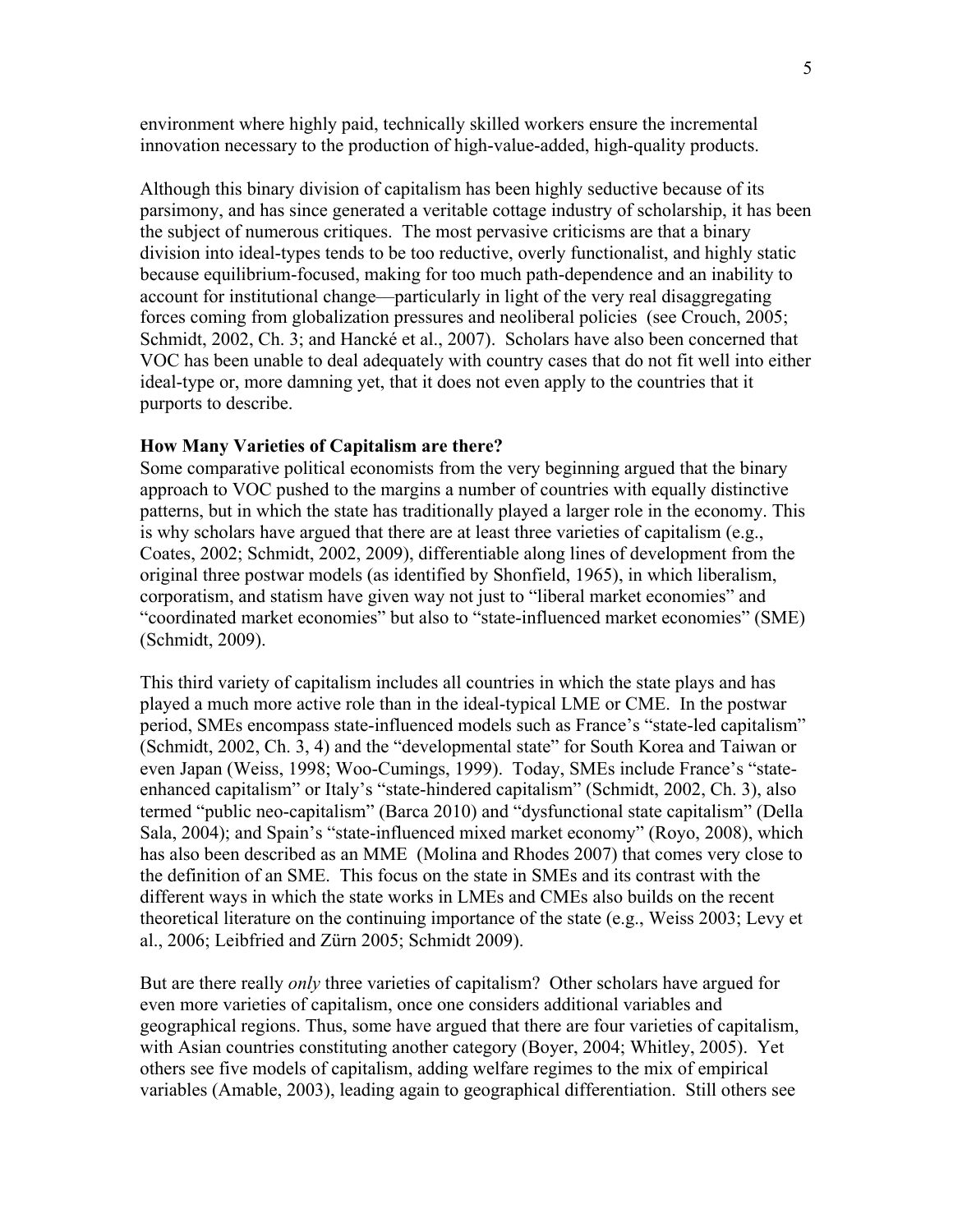even more varieties, including regional and local (Crouch et al., 2001). Very recently, for Europe alone, adding to the two or three varieties of VOC has come a fourth clearly identified variety, the dependent market economies (DMEs) of Central and Eastern Europe (in particular the Visegrád countries of Poland, Czech Republic, Slovakia, and Hungary). These are defined as largely driven by outside forces, primarily capital through foreign direct investment (FDI) (Nölke and Vliegenthart, 2009; Bohle and Greskovits 2012; Ornstein 2013), although one might also want to add the regulation coming from global as much as European sources (Schmidt 2013). That said, Central and Eastern Europe has alternatively been differentiated into a range of models, depending upon the kind of FDI and/or the kind and degree of reform, with Slovenia classified as a pure CME, following the example of Austria, while the Baltics, with Estonia's flat tax and Latvia's hard line austerity, are often seen as LMEs (Drahokoupil and Myant 2010; Bohle and Greskovits 2012; Ornstein 2012).

Most recently for Europe, yet another four-fold variety of capitalism reorganizes the mix by bringing in political orientation on top of other institutional factors. This leads to a differentiation in terms of four dynamic models, including the 'equality-oriented capitalism' of polities like Sweden and Denmark, the 'competitiveness-oriented capitalism' of polities like the UK and the US, the 'status-oriented capitalism' of polities like German, France, and the Netherlands, and the 'capture-oriented capitalism' of polities like Italy and Spain (Beramendi et al., 2015)

But does considering capitalism in terms of varieties, whether one, two, or more, really explain the realities of capitalism and the many adjustments over time in national varieties under the pressures of globalization and Europeanization? Critics of VOC have questioned whether the characteristics described for its two ideal-types actually square with reality at any one time let alone over time, while even proponents of VOC in a second wave of scholarship have sought to grapple with how to explain change (and continuity) in the many varieties of capitalism. This has led to further methodological differentiation among scholars between those who stayed within rationalist and/or historical institutionalist frameworks focused on interests and institutional rules and those who preferred sociological and/or discursive institutionalist frameworks concerned with cultural frames, ideas, and discourse. A further division involved whether and/or how to add other factors beyond political economic institutions, including policy, polity (political institutions), and politics—whether based on interests or ideas and discourse. By today, scholars on all sides of the methodological divide now focus on how to explain the major transformations and hybridization of all varieties of capitalism in the midst of the economic crisis that began in 2007/2008, as they grapple with the effects of Europeanization and globalization as well as the resilience of neo-liberalism.

#### **Explaining Variation and Change over Time in the 'Varieties of Capitalism'**

From the very outset, critics of VOC questioned the empirical applicability of the idealtypical dualism of LME and CME. Take, for example, the differentiation of varieties of capitalism in terms of radical innovation as a defining characteristic of LMEs versus incremental innovation for CMEs. Scholars have found this problematic both theoretically and empirically. Theoretically, problems stem from the identification of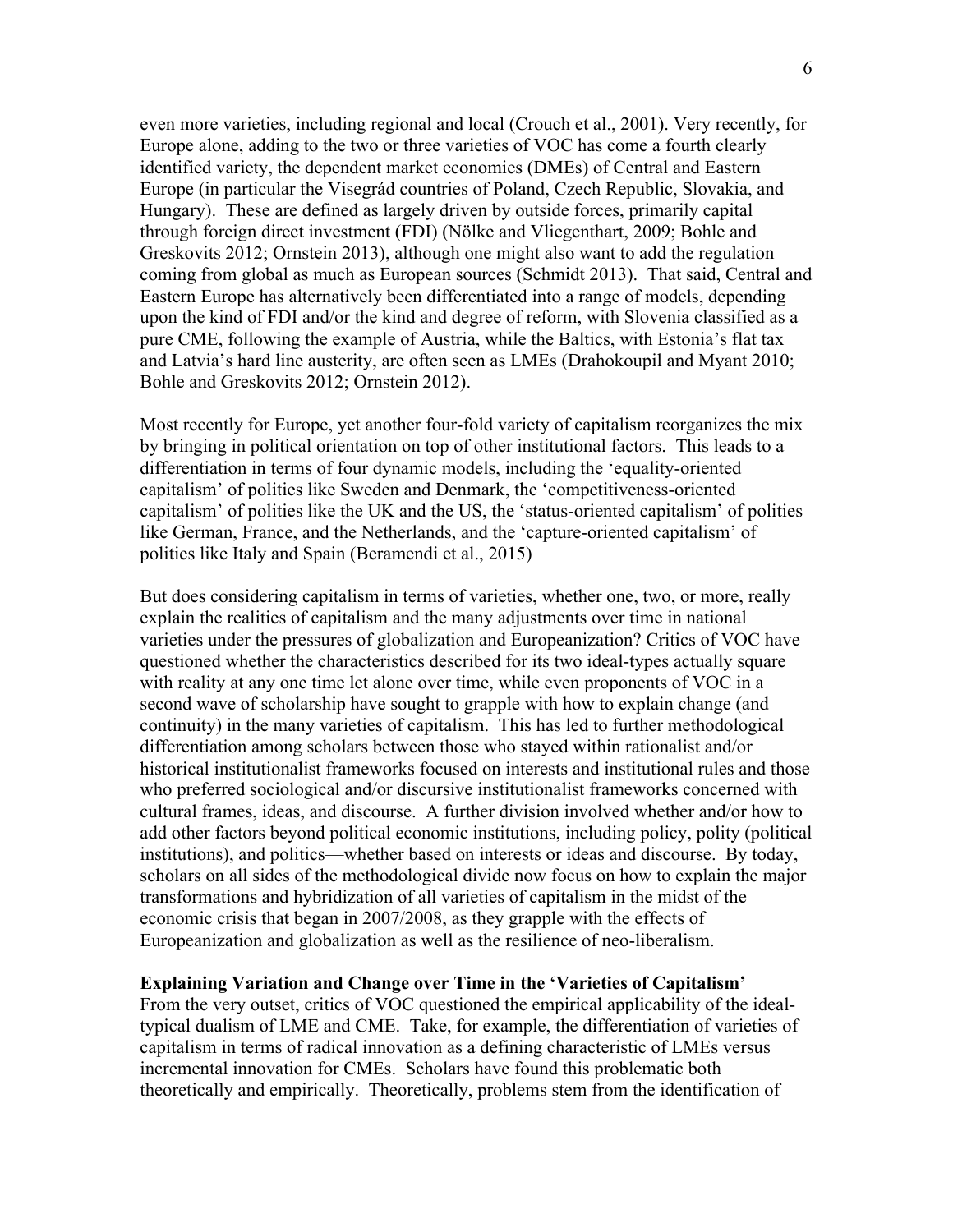innovation with sectors, which leads one to assume that even incremental changes such as updating a software package in the high-tech industry would be considered radical whereas a major engineering innovation in the automobile industry would necessarily be incremental (Crouch 2005). Empirically, moreover, it turns out that the data do not support the assumptions about the radical nature of innovation in an LME such as the UK or the incremental nature of innovation in Germany's CME. A statistical study of innovation across a number of years, rather than in VOC's narrower sampling of years (mainly 1993-1994), yielded very different—and mixed—results for both models using the case of the UK and Germany (Taylor 2004). Other complications for the ideal-typical CME comes from its decreasing applicability to labor relations in Continental European countries, given the increasing dualization of the labor market between 'outsiders' with low pay, low skills, and little protection in an increasingly large services industry and the protected 'insiders' in the shrinking high value-added manufacturing industry which has been the model for CMEs (Emmeneger et al., 2012; Palier and Thelen 2012). This also speaks to the larger problem of defining capitalism on the basis of high value added manufacturing, which occupies a shrinking part of the overall economy, even if it is most often cited as the reason for CMEs' economic success through export-led growth.

Problems for VOC's empirical applicability also stem from the rationalist attribution to actors of fixed preferences for their own variety of capitalism, which fails to deal with agents' changing ideas about their interests. For example, at the very basis of CME's definition is the assumption that employer preferences for cooperative collective bargaining limits the potential impact of neo-liberal ideas in favor of labor market deregulation (e.g., Hall and Soskice 2001; Thelen 2014: 23, 30; Hassel 2014: 77). This flies in the face of evidence that employers' preferences have in fact increasingly shifted toward (neo)liberalization, as is clear from a study which shows that employers' associations pushed hard for liberalization in the 2000s, and moderated their demands subsequent to the economic crisis not only because the LME model had been somewhat discredited but also because they had already gained far-reaching concessions from employees (Kinderman 2014). Similar assumptions about political elites' interest in maintaining the Scandinavian model of the CME intact also fail to explain government policies, in particular since the crisis. In the case of Denmark, for example, political elites on the left as much as the right, under the influence of neo-liberal ideas coming from the EU and other international organizations, picked 'facts' that made the case for austerity and structural reforms related to labor and unemployment benefits. By ignoring the concrete economic evidence that painted a more positive picture, they instituted procyclical policies that may actually have undermined the distinctive roots of Denmark's competitive strength (Kristensen 2015).

Scholars who engage with the VOC tradition have responded in various ways to these problems of empirical applicability in what could be seen as the second wave of VOC. Some have attempted to counter the functionalist bias of the approach by positing open rather than closed systems, with multilayered reference frames and relatively autonomous components (Becker, 2009), different patterns of interdependence in different subsystems (Deeg, 2006), or differing systemic patterns of consolidation or specialization (Fioretos,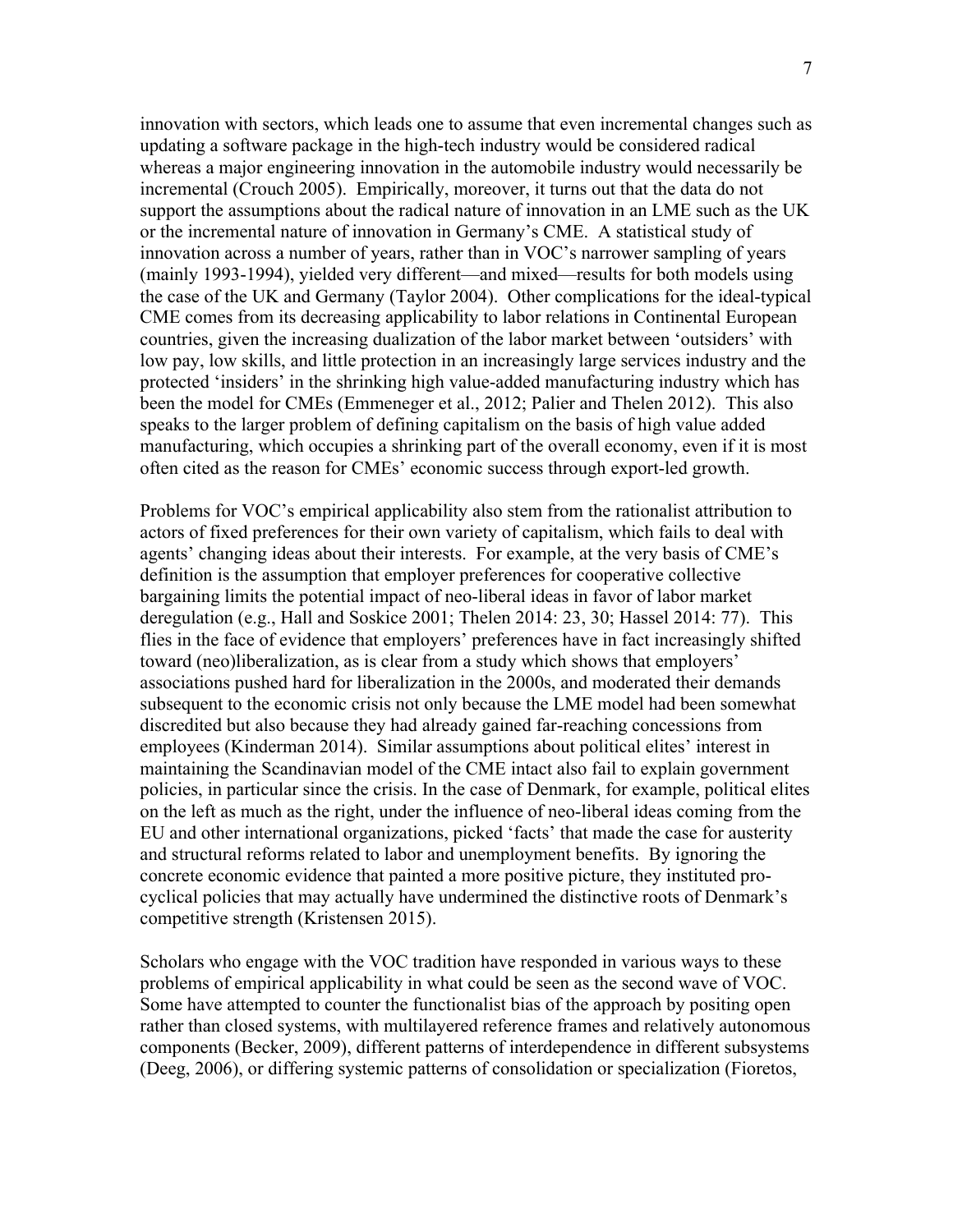2011). Hall (2007, p. 80) himself has redefined VOC as "institutional ecologies built up gradually over time."

Other scholars have sought to inject more dynamism into the explanation by positing incremental change in the institutional components of loosely connected, historically evolving varieties of capitalism (leaving open however many there might be). These change at different rates in different ways through different processes, whether through layering on of new elements, conversion through reinterpretation, drift, or even exhaustion (Streeck and Thelen, 2005). Such second wave scholars have also sought to reintroduce agents of change to make up for their absence, by identifying different categories of actors, from 'insurrectionaries' through to 'parasites' (Mahoney and Thelen 2009). Notably, in all such approaches, the binary nature of VOC is challenged, as open systems or incremental evolution create hybrids, or point to the disaggregation of both varieties of capitalism. Many recent studies focus on hybridization of CMEs in particular, including of Sweden and Germany (e.g., Jackson and Schnyder 2013), or have gone back to considering nationally specific varieties of capitalism that follow evolutionary trajectories of change (Steinmo, 2010).

Many of these alternative analyses of the varieties of capitalism use the same historical and rational-choice institutionalist explanatory frameworks of the binary VOC approach, with a split between those innovating on the historical institutionalist side through incremental (e.g., Streeck and Thelen, 2005) or evolutionary approaches (Steinmo, 2010), and those on the rationalist plus historical institutionalist side through "modified historical institutionalism" (Fioretos, 2011). Increasing numbers of scholars, however, have instead moved to sociological and discursive institutionalist frameworks by emphasizing sociological institutionalist concerns with the role of cultural norms and societal mechanisms (Fligstein, 2001; Campbell, 2004) or discursive institutionalist considerations of the role of the substantive content of ideas and the discursive processes of interaction that enable agents to reconceptualize interests, reshape institutions, and reframe culture (Schmidt, 2002, Ch.s 5 and 6, 2008, 2009; Blyth, 2002; Campbell and Pederson, 2001; Hay, 2006).

#### **The Importance of Policy, Polity, and Politics**

Many scholars have also gone beyond the categorization of capitalism solely along the line of political economic institutions to show that policies, polities (i.e., political institutions), and politics matter. And when these are taken into consideration, the division of the varieties of capitalism into one, two, three, or more political economic types tends to break down even further.

The actual policies of countries do not always fit what the VOC literature might predict. LMEs' 'liberal' states may be more interventionist than expected, as in the UK with its "steering state" (Moran, 2003), or Ireland with its institutionalization of social pacts in the late 1980s. CMEs' 'enabling' states may institute policies that diminish coordinative ability, as in German capital gains tax reform in the early 2000s, which reduced structural incentives for business-bank networks. And SMEs' 'influencing' states may actually promote more non-state coordination between business and labor, as in the social pacts of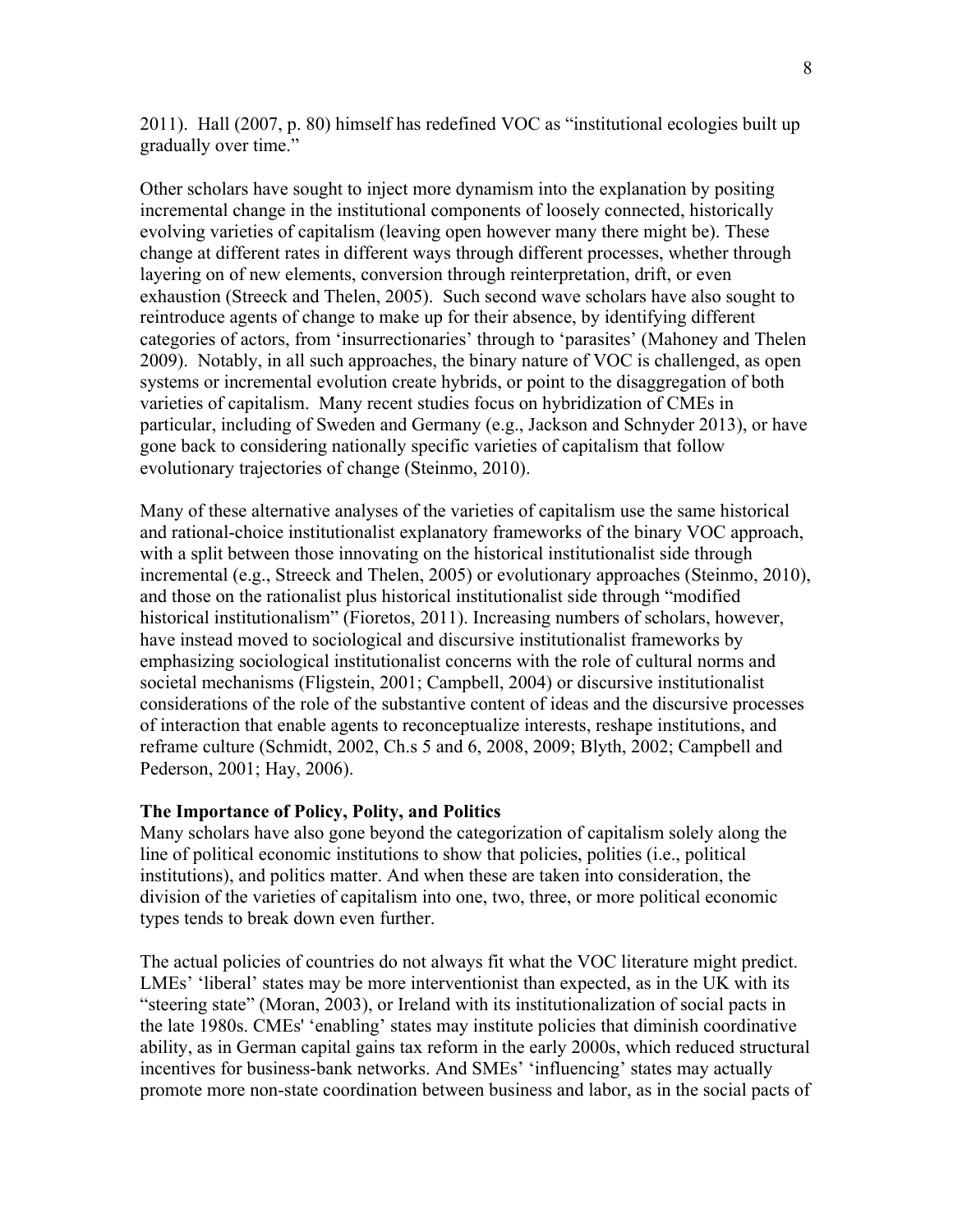Southern European countries. Moreover, although one can certainly argue that all countries have moved along a continuum from *faire* ('do') to *laissez-faire* ('let do') as a result of neoliberal reforms, policy change even in the most liberal of LMEs has not produced *laissez faire* but rather a state of *faire faire* ('have do'), by having market actors perform functions that the state generally did in the past, while even the most interventionist of SMEs has on occasion gone from *faire* ('do') not only to *faire faire* ('have do') but also to *faire avec* ('do with'), the corporatist pattern typical of CMEs (Schmidt, 2009). In a LME like the US, for example, deregulation meant *faire faire*, as the federal government specified the guidelines that corporate actors would have to follow in carrying out their programs or the courts would have to follow in resolving disputes about those guidelines (Dobbin, 2002). In SMEs like Italy and Spain, labor market reform was successfully engaged in the 1990s through *faire avec*, via social pacts (Royo, 2008; Della Sala, 2004). Subsequent to the Eurozone crisis, however, social pacts have largely died, as in Ireland (Regan 2012), or have lost their meaning when all labor unions can do is accept massive reductions in wages and loss of job protections (Armingeon and Baccaro 2013)

Differences in political institutions help explain why policies may differ even among countries clustered within a single variety of capitalism. This depends in large part on where countries sit on a continuum between "simple" polities, in which governing activity is channeled through a single authority (via unitary states, majoritarian representation systems, or statist policymaking processes), and compound polities, in which governing activity is dispersed through multiple authorities (via federal or regionalized states, proportional representation systems, or corporatist or pluralist policymaking—Schmidt, 2009). For example, despite both being classified as LMEs in the VOC literature, the compound US has consistently been less able to impose radical reform than the simple UK, largely because of its institutional complexity. This was most in evidence in the 1980s, with British Prime Minister Margaret Thatcher's much more radical reforms by comparison with those of American President Ronald Reagan, despite similar electoral programs (Steinmo, 1994; King and Wood, 1999). In the 1990s, moreover, it was not only the unitary nature of the British state that enabled Prime Minister Tony Blair to impose, for example, his "New Deal" for youth employment, by contrast with President Bill Clinton's failure to negotiate more ambitious federal training and employment programs. It was also the organization of US industry, given the strength of the vehemently opposed small business lobby, which was better organized in Washington than the pro-reform large-scale employers, which lacked a single peak association (Martin, 2000), let alone privileged access to government policymaking in coordination with unions, as in Germany. This also points to the fact that pluralist versus corporatist arrangements are as much a factor of differentiation for compound polities like the US and Germany as federal arrangements.

Politics also matters, in particular when explaining institutional change. For some VOC scholars, politics is exclusively a question of rationalist interests, and plays itself out in the interest-driven competition among political coalitions of the policy or political arena. These rationalist studies generate predictions, for example, about corporate governance policy and regulation on the basis of differing combinations of alliances among economic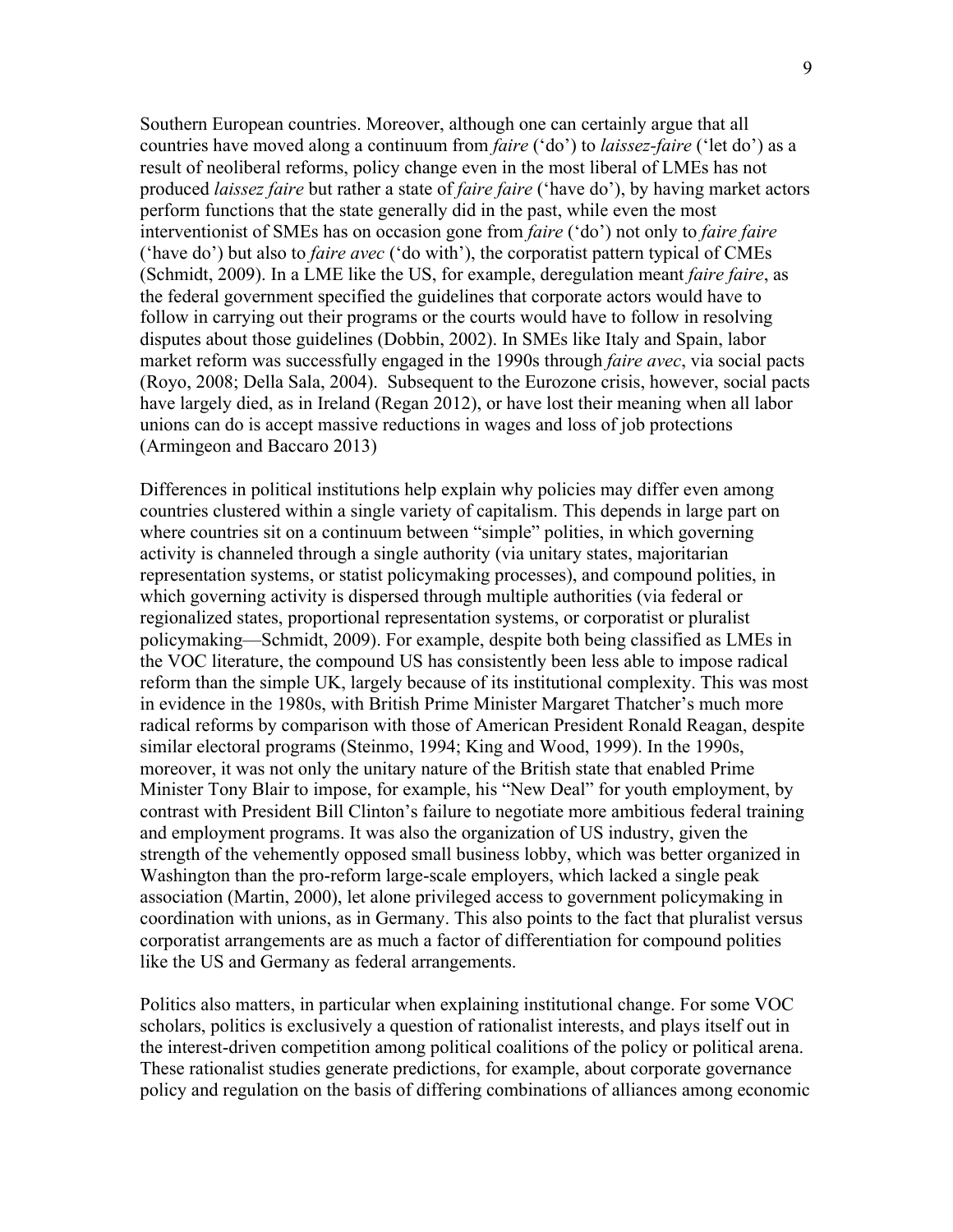interest groups consisting of owners, managers, and workers (Gourevitch and Shinn, 2005), or about the distributional effects of socioeconomic policies produced by political coalitions formed under different formal electoral systems acting as incentive structures: more inegalitarian in majoritarian systems, less inegalitarian in proportional ones (Iversen and Soskice, 2006). But although this rationalist political coalition literature is a step forward by comparison with the more equilibrium-focused or path-dependent apolitical studies of earlier VOC, it still has difficulties explaining how new political coalitions are constructed and changed, let alone how the institutions in which they operate were created and reformed.

Other scholars take up the challenge of explaining institutional change by examining politics through the lens of the ideas and discourse that help alter perceptions of interests, build political coalitions, persuade policymakers of the need to construct new programs via a "coordinative" policy discourse, and convince publics of the necessity and appropriateness of such programs through a "communicative" political discourse. (Schmidt 2002, Ch. 5 and 6, 2008, 2009; Blyth 2002; Campbell 2004; Hay 2006). Such politics may explain change through the foundational economic ideas that may change at moments of "great transformation"—as in the "dis-embedding" of liberalism in the US and Sweden beginning in the 1970s (Blyth, 2002)*.* They may explain change through the appearance of a new ideational "paradigm," as in the case of Thatcher's switch to monetarism in the UK (Hall, 1993). They may also explain change through political leaders' communicative discourse about the economic imperatives of globalization, whether in efforts to legitimate neoliberal policies in individual countries, such as the UK (Hay and Rosamond, 2002; Hay and Smith 2013) or in the EU more generally during the economic crisis (Blyth 2013; Schmidt and Thatcher 2013).

The focus on ideas and discourse may additionally help explain institutional continuities as well as misperceptions of reality. In the US, for example, scholars point to how what people take for reality may really be ideology, including taking the US for a liberal market economy when in some sectors at least it is actually a lot more coordinated and state influenced. Block (2008) makes this case with regard to the technological policy arena in the US, which he argues is managed not by the market but by a "developmental network state," which has provided massive amounts of financing and coordination support to business technology initiatives from the 1980s forward. This reality, however, has been "hidden in plain view," because it contradicts the market fundamentalist political ideology that pervades Republican partisan politics, in which the communicative discourse presents the government as the problem, not the solution, at the same time that the discourse has served business interests by enabling them to resist being taxed on its profits.

For the European Union during the sovereign debt crisis beginning in 2010 as well, the problems involve not only economics and market pressures but also mistaken ideas about the causes of the crisis and how to respond. These include the (mis)framing of the crisis as one of public debt, which was inappropriately generalized from the case of Greece (DeGrauwe and Ji 2012; Blyth 2013); the (mis)diagnosis of the problem as behavioral resulting from member-states' failure to follow the rules of the Stability and Growth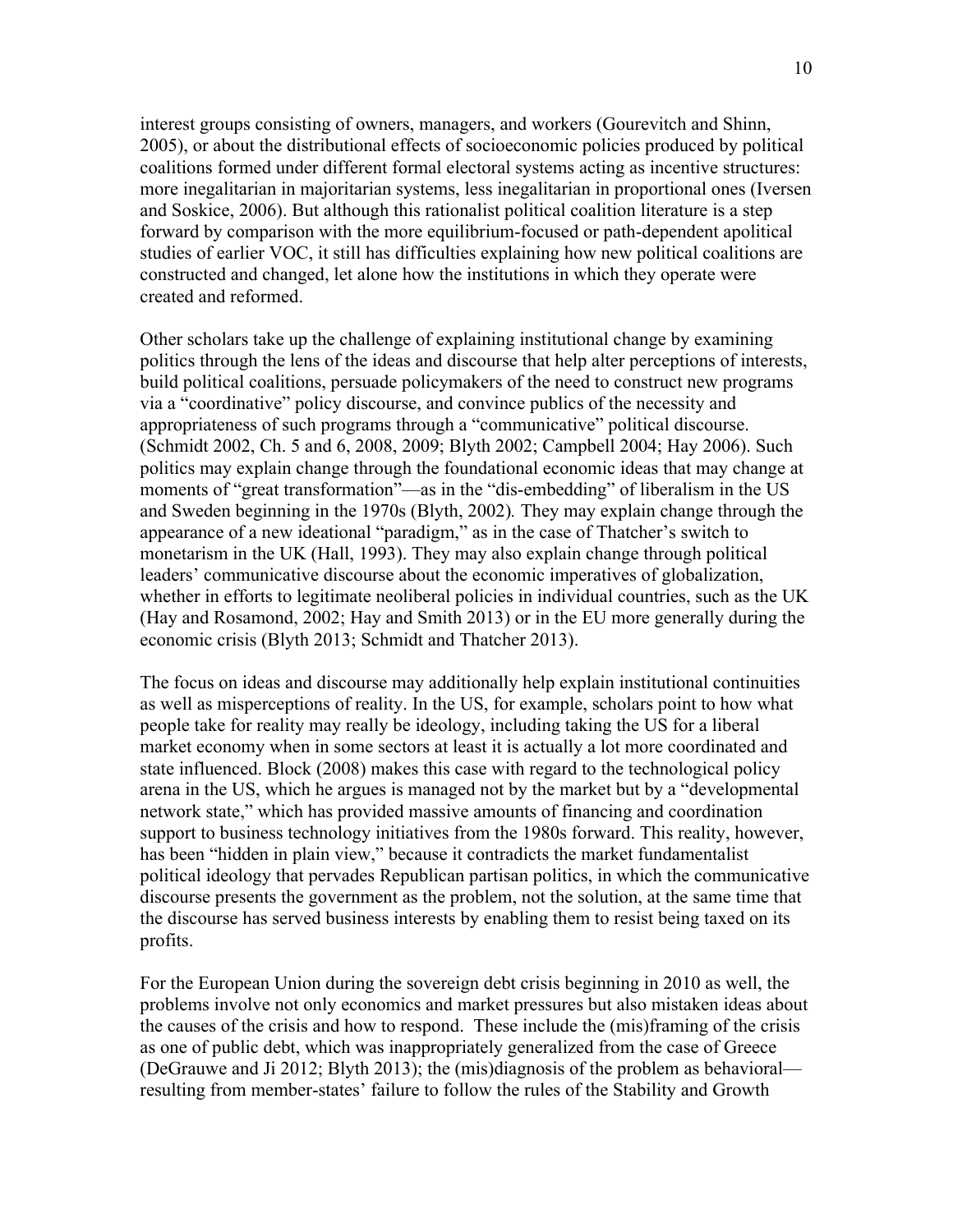Pact—rather than as structural—resulting from the way in which the euro led to increasing divergence in member-state economies rather than convergence (Enderlein et al. 2012; Scharpf 2012); the lack of adequate solutions, such as Eurobonds, fiscal union, and/or macroeconomic stabilizers (e.g., a Europe-wide unemployment fund) (Schelkle 2014; Claessens et al. 2012; Enderlein et al., 2013); and the chosen remedies, centered on pro-cyclical policies of 'sound' money, budgetary austerity, and 'structural reform,' instead of counter-cyclical policies that could have generated growth through macroeconomic stimulus, industrial investment, and socioeconomic support (Scharpf 2012, 2013; Enderlein et al., 2013). All of this suggests problems with the underlying ideas for crisis solution that combined an *ordo*-liberal philosophy focused on the need to impose austerity in order to ensure stable money and sound finance via rules-based governance with a *neo*-liberal philosophy focused on 'structural reform' of labor markets and welfare states as the answer to problems of growth (Blyth 2013; Gamble 2013; Schmidt and Thatcher 2013).

## *France's Variety of Capitalism in Perspective*

So where is France in the perspective of the varieties of capitalism? Having been at the center of the postwar model, it disappeared almost entirely from view—condemned because it failed to meet the neo-liberal convergence ideals of the 1990s and in the 2000s because it fell between the two ideal-typical varieties of capitalism. Being left out of the mainstream scholarship, however, did not stop critics of that mainstream, including scholars of France and scholars in France, from continuing to generate innovative scholarship on the topic that fed into the mainstream over time, helping to transform it.

## **The Rise and Fall of France's Distinctive** *Dirigiste* **Model of Capitalism**

In the postwar period, France's *dirigiste,* or interventionist, state ensured its pride of place as a distinctive model for state-led economic development when Shonfield (1965) admiringly described France's 'statism' in contrast to Britain's 'liberalism' and Germany's 'corporatism.' It promoted economic growth by acting *in loco mercatis* where it deemed necessary, by taking the place of the markets through nationalized industries, by orienting the markets through planning and industrial policies, or by replacing the markets with regard to wage coordinating mechanisms, (Schmidt 2002, Ch. 3; see also Hayward 1973; Kuisel 1981). But while public communication touted the *dirigiste* French state's strong centralized coordination, scholars showed it to be deeply fragmented in practice, ensuring frequent capture by business interests (Hayward 1973, pp. 180-7, 213-26; Schmidt 1996; Clift 2009), and a pattern of business-government relations characterized by accommodation and co-optation, with only occasional confrontation (see Schmidt 1996).

But that was prior to the crisis beginning in the 1970s. This is when the *dirigiste* model could no longer deliver either in terms of macroeconomic steering or industrial policy. The turn to monetarism appeared increasingly inevitable in an environment of rising real interest rates, the growing costs of public debt, and the creation of the European Monetary System (EMS) in 1979 (Loriaux 1991; Howarth 2001). The need to restructure industry was also increasingly apparent, as the country's 'national champions' had in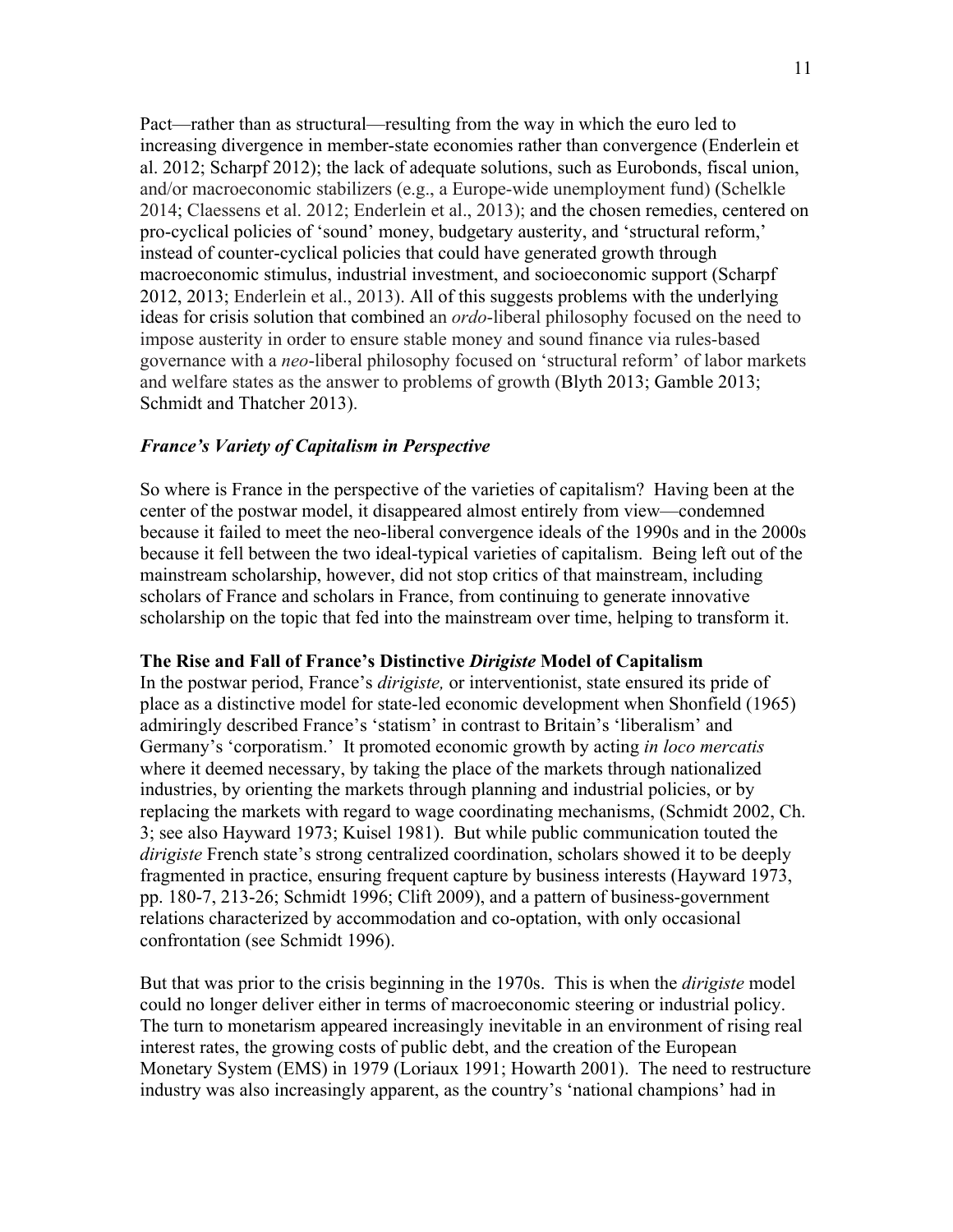many cases become 'lame ducks' (Berger 1981; Cohen and Bauer 1985). Moreover, industrial relations, already dismal given highly adversarial management-labor relations and large numbers of days lost to strikes, was only getting worse. But unlike in Italy, where the state was generally unsuccessful in imposing agreements, the interventionist state in France organized wage bargaining and even imposed wage settlements when business and labor were unable to reach agreement (Howell 1992). That said, French state-led bargains were never as successful, or as cost-effective, as in Germany's corporatist coordinated bargaining between labor and management. And in order to keep labor quiet while helping business grow, the *dirigiste* state continued to expand the welfare state even more than before (Palier 2002).

Things changed dramatically beginning in the 1980s. 1981 represented the last gasp of the postwar model, with a short period of heightened *dirigisme* under the newly elected Socialist government characterized by renewed neo-Keynesian expansionary macroeconomic policy along with massive nationalization and industrial restructuring plus a more generous welfare state. By 1983, however, faced with double-digit inflation and having to exit the European Monetary System, President Mitterrand set the new liberalizing direction of policy with the great U-turn to monetarist budgetary austerity, which was followed under successive governments of the right and left by the liberalization of the markets, privatization of public enterprises, deregulation of business, decentralization of labor markets, and rationalization of the welfare state. But rather than a neo-liberal discourse to legitimate these policies, leaders on the right as much as the left spoke of 'modernization,' and the benefits of using Europeanization as a shield against globalization (Schmidt 1996, 2002, 2013).

In the European Union, moreover, although French governments could claim leadership in the 1980s, as a principal architect (with Germany) of the Single Market and the Single Currency, by the mid 1990s, the country found itself increasingly forced to follow. This is when the EU sought to deepen integration by deregulation in the network industries, i.e., telecommunications, electricity, and energy sectors, which encroached on areas closer to the normative ideals of the state-influenced model, and the State's cherished postwar role as the sole provider of the *services publics* (Thatcher 1999; Eising and Jabko 2001).

In the 1990s, scholars of France took note of how the French state engineered its '*dirigiste*' end to *dirigisme* (Schmidt 1996), with its transition to a 'post-*dirigiste* state' (Levy 1999). Moreover, scholars in France, even before, had been charting changes in the state and its action. This was particularly the case of the *référentiel'* school of public policy, which was concerned with explaining the transformation of the 'state in action' through policy actors' 'frames of reference' (Jobert and Muller 1987) in different policy sectors (Muller 1985), and later also focused in more closely on the neo-liberal turn (Jobert and Théret 1994). In a different tradition, French political economists of the 'regulation' school such as Robert Boyer, Alain Lipietz, Michel Aglietta and others beginning in the 1970s examined capitalist economies and processes of capitalist accumulation and regulation not only in terms of government policy and regulation of the economy but also as a function of social and institutional systems (Boyer and Saillard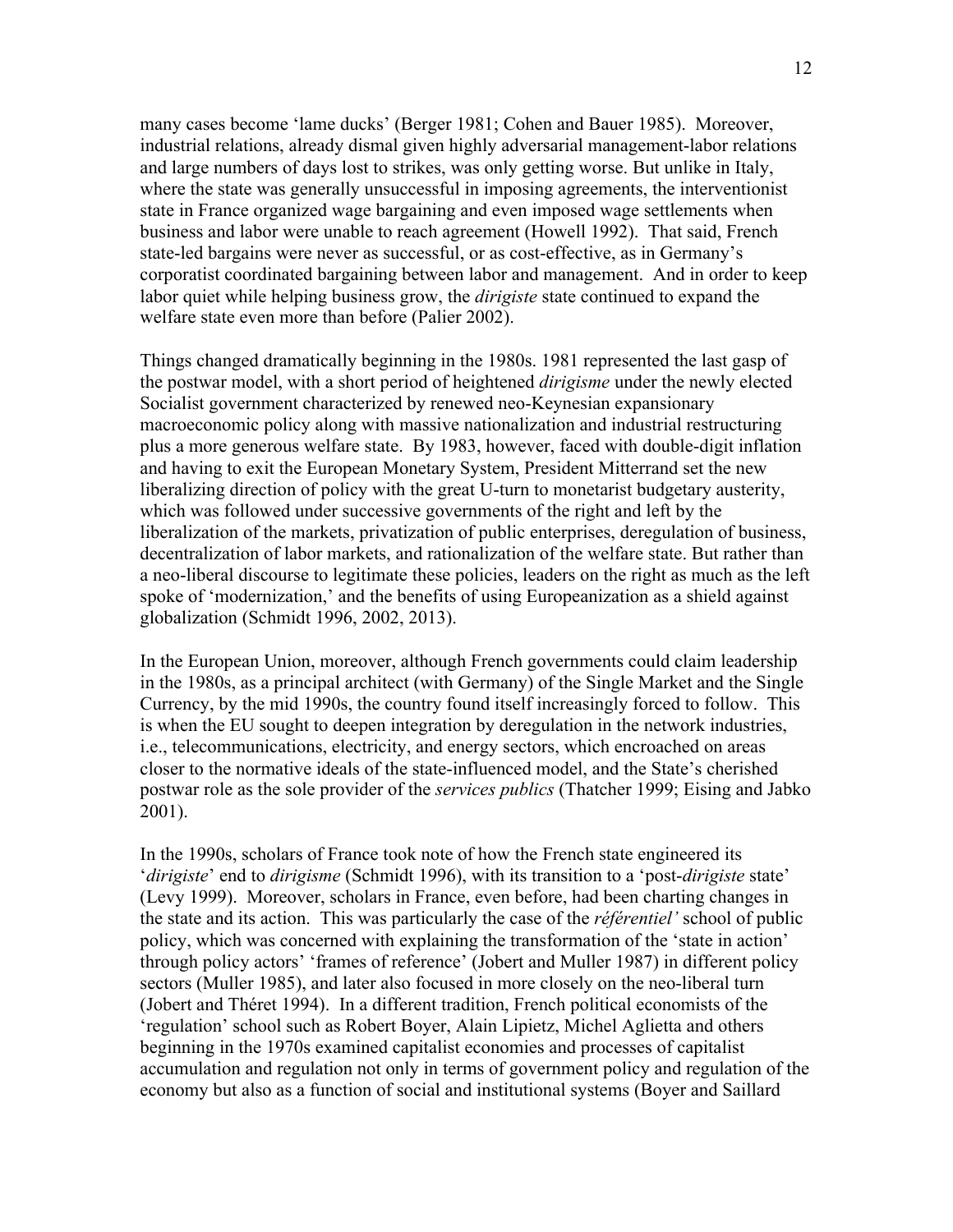2002). They also contributed to the international and comparative political economy debates in the 1990s on capitalist diversity (e.g., Boyer and Drache 1996) and in the 2000s on the many varieties of capitalism, beyond dualist ideal types (Boyer 2004; Amable 2003). Notably, a French businessman, Michel Albert (whose career began as a high-flying civil servant, graduate of Sciences Po and the ENA), anticipated the VOC debate when he described the quandary for France in *Capitalism against Capitalism* (Albert 1993) because it remained between the Rhineland capitalism of Germany and the liberal capitalism of the UK.

But while for scholars of France and in France, how to explain France's transformation became the primary question, for scholars of capitalism more generally, it largely spelled the demise of France as a model to be discussed. By the 1990s, France essentially disappears from the IPE literature, in particular for those who bemoaned the convergence to neo-liberalism and the seeming demise of the nation-state—including by a former scholar of France (i.e., Cerny 1994). Moreover, the same thing happened in the early 2000s, when France was given no place in the binary division of capitalist varieties, again by a former scholar of France (Hall 1986). The country was ignored, cast as an outlier, or lumped together with Italy and Spain in 'mixed market economies' (MMEs), notable for their contradictions, misfits, and perverse spillovers (as mentioned above). France has also been seen to converge on liberal market economies (Culpepper 2005; Hall 2006).

## **France as a Distinctive Variety of Capitalism?**

There has, however, always been a counter-current to such views, both in comparative political economy, as discussed earlier, and the French-focused literature. From the very beginning, many of the critics of VOC, not surprisingly perhaps, were themselves scholars of France or scholars in France. These scholars have elaborated more extensive responses to the Varieties of Capitalism dualism, in particular to demonstrate that France continues to have a place in the pantheon of distinctive 'capitalisms,' whether as part of three varieties of capitalism, four, or more.

France has been described as having moved from 'state-led' capitalism in the postwar period to 'state-enhanced' capitalism (Schmidt 2002) today. As such, it has also been seen to constitute a third variety of capitalism, as a 'state-influenced market economy' (SME) that has much in common with Southern European countries like Italy, Spain, and Portugal as well as developmental states like South Korea, Taiwan, and even Japan (Schmidt 2002, 2009). France has similarly been discussed as a distinctive kind of 'entrepreneurial state,' similar to that of S. Korea or Japan (Thiberghien 2007). Members of the 'regulation school,' moreover, have identified France as a distinctive model within more varieties of capitalism, as 'state-driven' capitalism,' the third of four varieties (Boyer's 2004, ch. 2); or one of five varieties, paired with Germany in an empirical typology developed inductively (Amable 2003). Moreover, by the late 2000s, a second wave VOC scholar also identified France as having its own model of 'centralized market economy' (Fioretos 2011).

By the mid to late 2000s, the second wave of VOC scholars seemed to have accepted the arguments of VOC's 'French' critics, and highlighted the continued existence of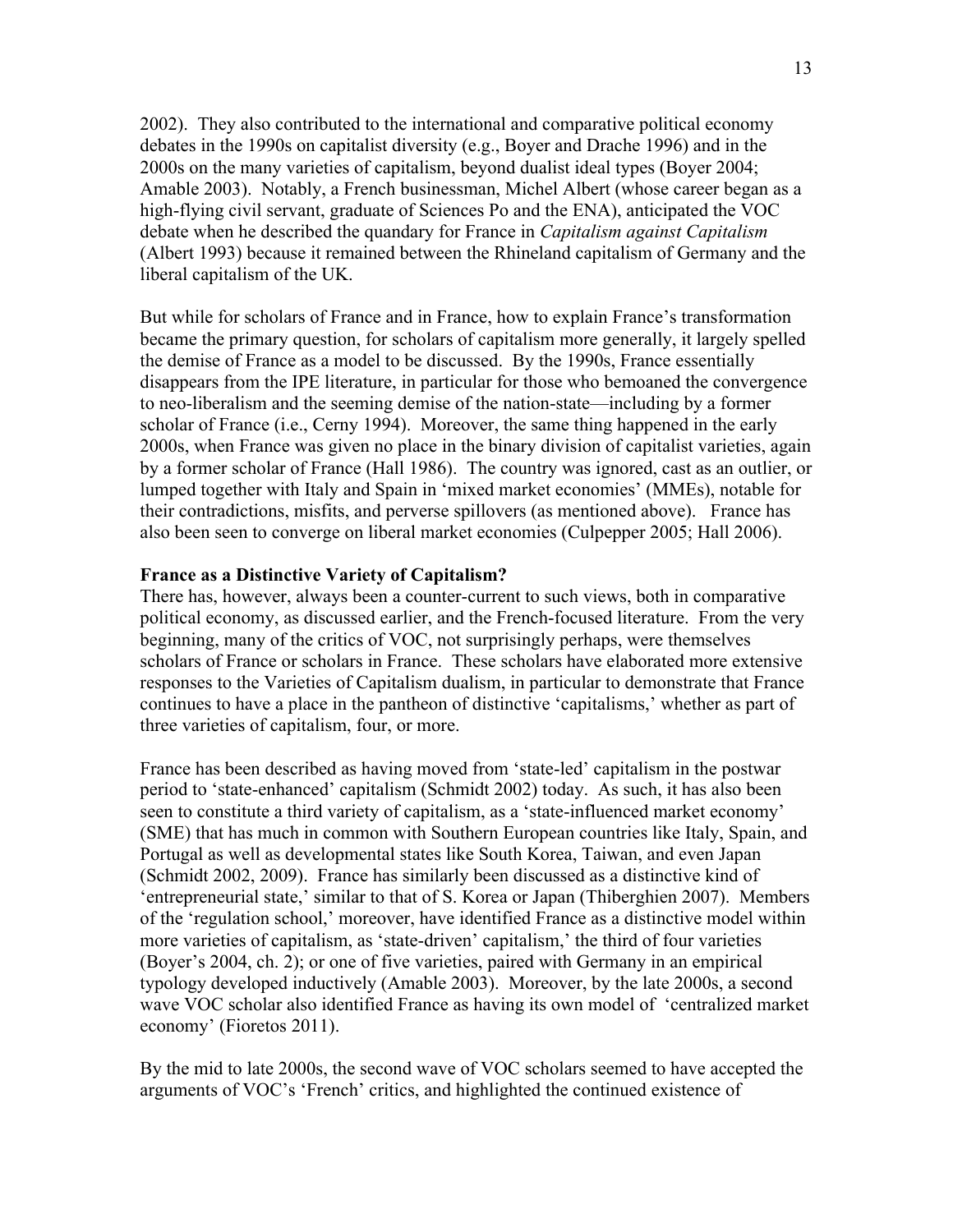alternative models of capitalism, including one in which the state plays a crucial role (see Deeg and Jackson 2007). By this time, moreover, the lines between comparative VOC and French scholars had become more fuzzy, as French scholars began including insights from the second wave into their own work on France and simultaneously also influenced that second wave (e.g., Palier 2005, 2012). Scholars of and in France had tended to be more concerned with how to explain change than the mainstream literature, for the very good reason that France had been undergoing major transformation all along. This together with the influence of the *référentiel* school—may help explain why political economists concerned with France have also been more open to theorizing change (and continuity) in terms of ideas and discourse in institutional and historical context (e.g., Schmidt 2002; O'Sullivan 2007; Clift 2009).

But what, then, makes France distinctive in its variety of capitalism? The distinctiveness can be best illustrated by contrasting France as a 'state-influenced' market economy (SME) with Britain as a liberal market economy (LME) and Germany as a coordinated market economy (CME) in terms of the nature and interrelationships of business, labor, and most notably the state. We leave aside for the moment the criticisms of VOC discussed earlier, and provide a stylized comparison of the three as distinct capitalisms, following the lines of VOC's original analysis.

In an LME like Britain, the state is 'liberal' because it takes an arms' length approach to business and labor, limiting its role to setting rules and settling conflicts, often leaving the administration of the rules to self-regulating bodies or to regulatory agencies, and generally acting as an agent of market preservation. Here, adjustment is driven by the financial markets and led by autonomous firms acting on their own, with comparatively little input—whether positive or negative—from the state or labor. In a CME like Germany, the state is 'enabling' because it takes action not just to arbitrate among economic actors but rather to facilitate their activities, often leaving the rules to be jointly administered by them, while acting as a co-equal (or bystander) with management and unions in labor regulation and wage bargaining, and generally acting to protect the production system's non-market coordinating institutions. Adjustment here is led by firms and jointly negotiated cooperatively between business, labor, and the state (Hall and Soskice 2001; Wood 2001—see discussion in Schmidt 2009). In an SME like France, by contrast, the state is 'influencing' because it tends to intervene where it sees fit. State action may play an 'enhancing' or a 'hindering' role for business and labor activity depending upon whether public intervention has a positive or negative impact on economic actors' interactions and productive capabilities. Although adjustment is firmled in those domains where business now exercises autonomy—in business strategy, investment, production, and wage-bargaining—it is state-driven in those domains where neither business nor labor can exercise leadership—in labor rules, pension systems, and the like—or where the state sees a need to reshape the general economic environment to promote competitiveness (Schmidt 1996, 2002, and discussion in 2009; see also Levy 1999).

State-influence market economies like that of France, in brief, have a more influential state and a more state-driven or hierarchical logic of interaction between firms, labor, and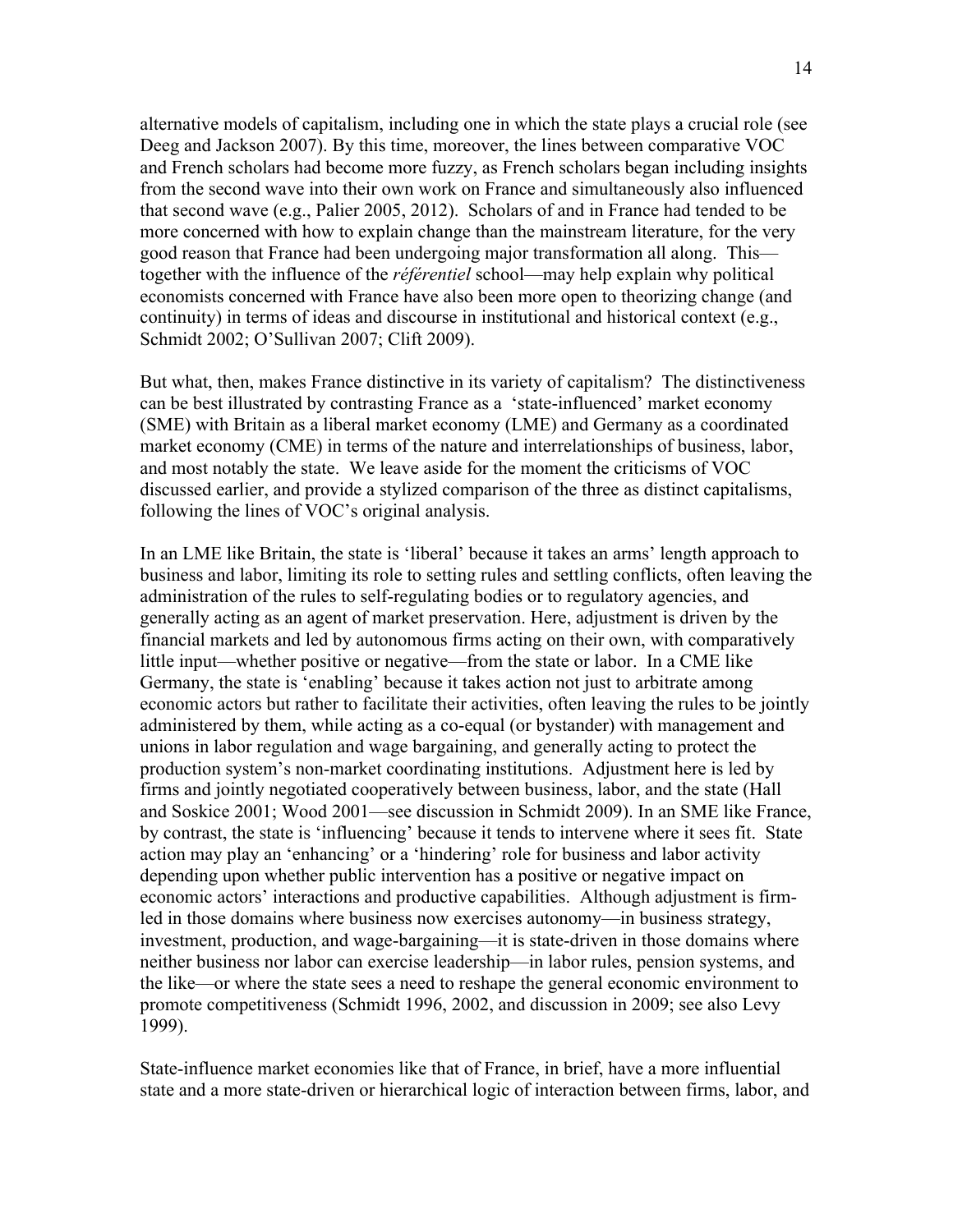the state than in financial-market-driven, liberal market economies like that of Britain or the non-market managed, coordinated market economies like that of Germany (Schmidt, 2002, Ch's 3 and 4, 2009). In SMEs, although the state now also seeks to create and preserve market institutions, much as in liberal market economies, this does not stop it from continuing to intervene strategically where it sees the need, mainly to protect business or labor from the worst effects of the markets—whether this means bailing out firms in difficulty, "moralizing" highly decentralized labor markets to protect workers, as in France (Howell 2009), or engineering corporatist agreements in wage-bargaining and pension reform, as in Italy and Spain (Molina and Rhodes 2007).

Firms, however, are nonetheless much more autonomous than in the past, as business has been privatized and deregulated, and as it has increasingly turned to the financial markets for capital. But this has not therefore made the financial markets the drivers of corporate strategy. CEOs remain much more autonomous than in both LMEs, because their more concentrated family- or share-ownership reduces takeover risks, or in CMEs, because they are less constrained by boards of directors, networked relationships, or employees. They even remain more autonomous than CEOs in SMEs of the past, because of the retreat of the state. All of this, added to an employment system that sits somewhere between CMEs and LMEs in terms of worker pay, job protections, skills, training, and wage-bargaining systems, makes SMEs better than CMEs but behind LMEs on their purported radical innovation, and better than LMEs but behind CMEs on their purported incremental innovation (see discussion in Schmidt 2009).

#### **Policy, Polity, and Politics in France's SME**

Defining France as a distinctive variety of capitalism helps identify its differences from the two preferred varieties in the Varieties of Capitalism literature, and returns it to its rightful place as a distinctive model of political economy. But this exercise also leaves itself open to the same problems as VOC more generally, that its description of a distinctive French VOC using a combination of historical and rational choice institutionalist analysis makes it overly deterministic and static. Moreover, it risks overdetermining a particular role for the state in a manner similar to our earlier discussion of the problems of LMEs and CME in terms of policy, polity, and politics.

With regard to state action in the policy realm, just as the liberal state of LMEs may appear more interventionist than VOC theory allows, and the enabling state of CMEs destructive of the very relationships it is purported to enable, so the interventionist state of SMEs may choose not to intervene. For example, it may step back from direct intervention in labor market relations to allow the social partners to coordinate their interactions in a manner similar to CMEs, as *faire avec*. This was the case of the 35 hour work week in France, in which the state under a Socialist government in the late 1990s and early 2000s set the general framework within which business and labor were to negotiate the particulars of the policy for their workplaces, then left them free to do so, which led to a massive shift in work rules, largely to the benefit of business.

Similarly, moreover, differences in political institutional arrangements between simple and compound polities generally help explain differences among SMEs in their capacity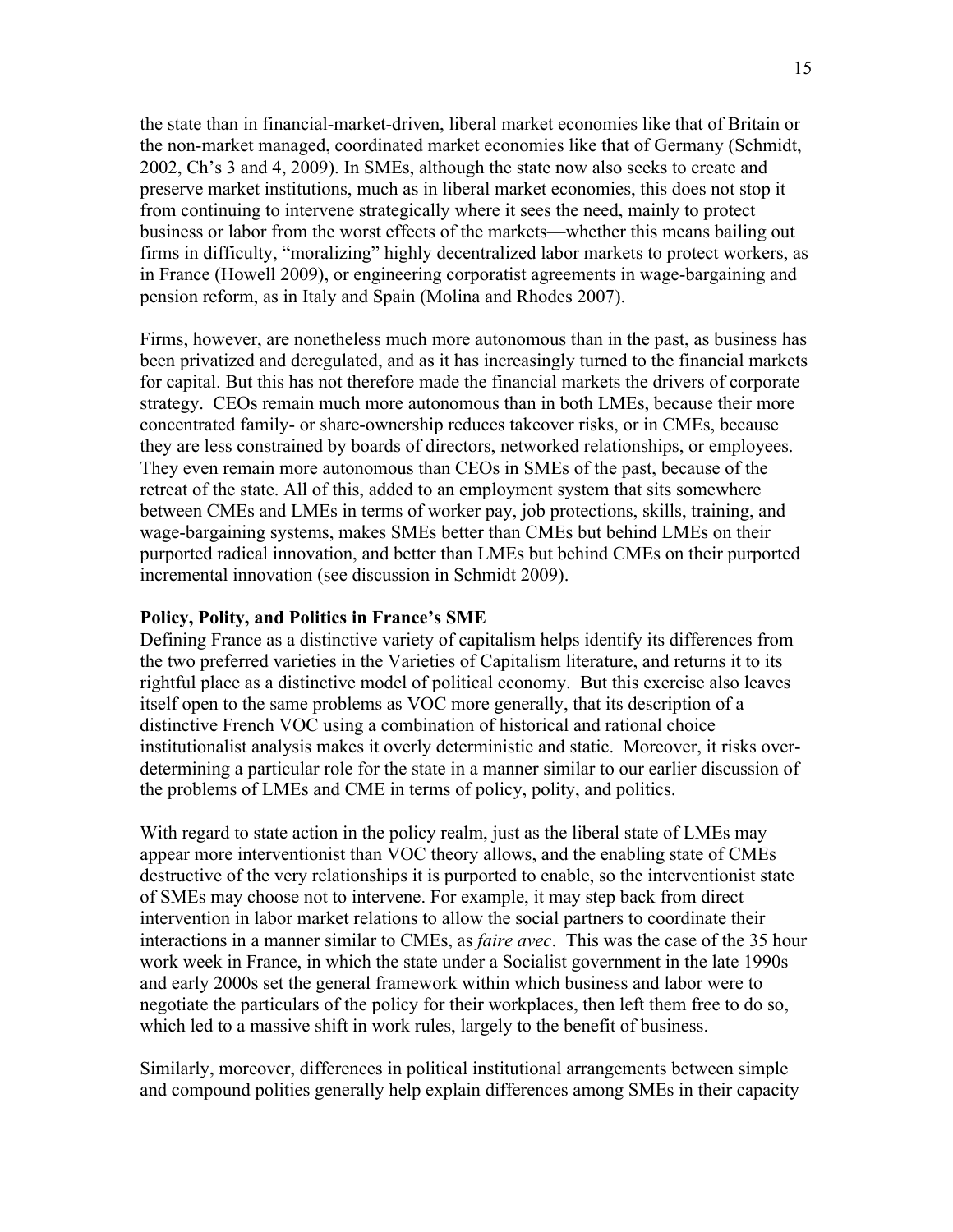to reform, just as it did above for LMEs and CMEs. Interestingly, however, despite the fact that France's SME is a simple polity with a strong state able to impose by contrast with the compound polities of Italy and Spain, where reform needs to be negotiated, we are not always able to predict outcomes of reform projects. In France, while the centralization of political power, together with the fragmentation of economic actors, enabled governments between the mid 1980s and the mid 2000s to impose privatization, liberalization and deregulation of business as well as to radically decentralize wagebargaining, as noted above, it did little to facilitate pension reform. Right-wing governments failed time and again to impose public pension rationalization in the face of massive protests while Socialist governments didn't even try (Schmidt 2002a, 2006; Levy et al. 2006). This said, incremental reforms did proceed through negotiation with the social partners (Palier 2006). By contrast, despite the compound nature of the Italian and Spanish SMEs—riven by territorial cleavages, public-private cleavages related to the history of nationalized enterprises, cleavages across industrial sectors and between bigger and smaller firms, not to mention the greater organization and political strength of labor than in France—both countries were able to negotiate significant labor market and pension reforms successfully, although Italy had greater problems doing so than Spain (see Molina and Rhodes 2007; Ferrera and Gualmini 2004; Locke and Baccaro 1999).

Politics naturally also matters for SMEs as much as for LMEs and CMEs, in particular in terms of the ideas and discursive interactions of political elites, business and labor leaders, social movements, and the public more generally that helps explain the dynamics of change. For France in particular, some scholars have identified the 'ideational legacies' that shape the ways in which actors defined and remade markets (Clift 2009) and have been engaged in 'acting out change' against a background of national traditions of economic thought, shaped by state traditions, and decades of lived economic practice (O'Sullivan 2007). Others have explained change through French policymakers' actions that, absent any overarching set of ideas, nonetheless produced an incremental layering of policy upon policy that, over time, constituted the equivalent of a paradigm shift in welfare provision (Palier, 2005). Yet others have also noted France's resistance to neoliberal ideas, at least in the discourse, as governing elites liberalized less as a matter of neo-liberal ideological conviction (arguably with the exception of the brief mid-1980s interlude under Prime Minister Jacques Chirac) than of pragmatic necessity in response to international economic pressures and European political constraints (Schmidt 2002, 2012; Gualmini and Schmidt 2013;Vail 2010). As part of this, French elites of right and left along with the media consistently articulated an anti-globalization discourse (Meunier and Gordon 2001), while the French public was consistently the most negative in comparative surveys of all Europeans when it came to globalization and its impact on growth, employment, jobs, and their own live (see, e.g., Eurobarometer 2003--Flash EB no. 151b). It is notable that in the Presidential elections of 2007, both presidential contenders made clear in their campaigns that globalization was a problem, with Segolène Royale's communicative discourse promising to 'protect' the French 'against globalization' while Nicolas Sarkozy's discourse pledged to 'protect' the French 'in globalization' (Schmidt 2007).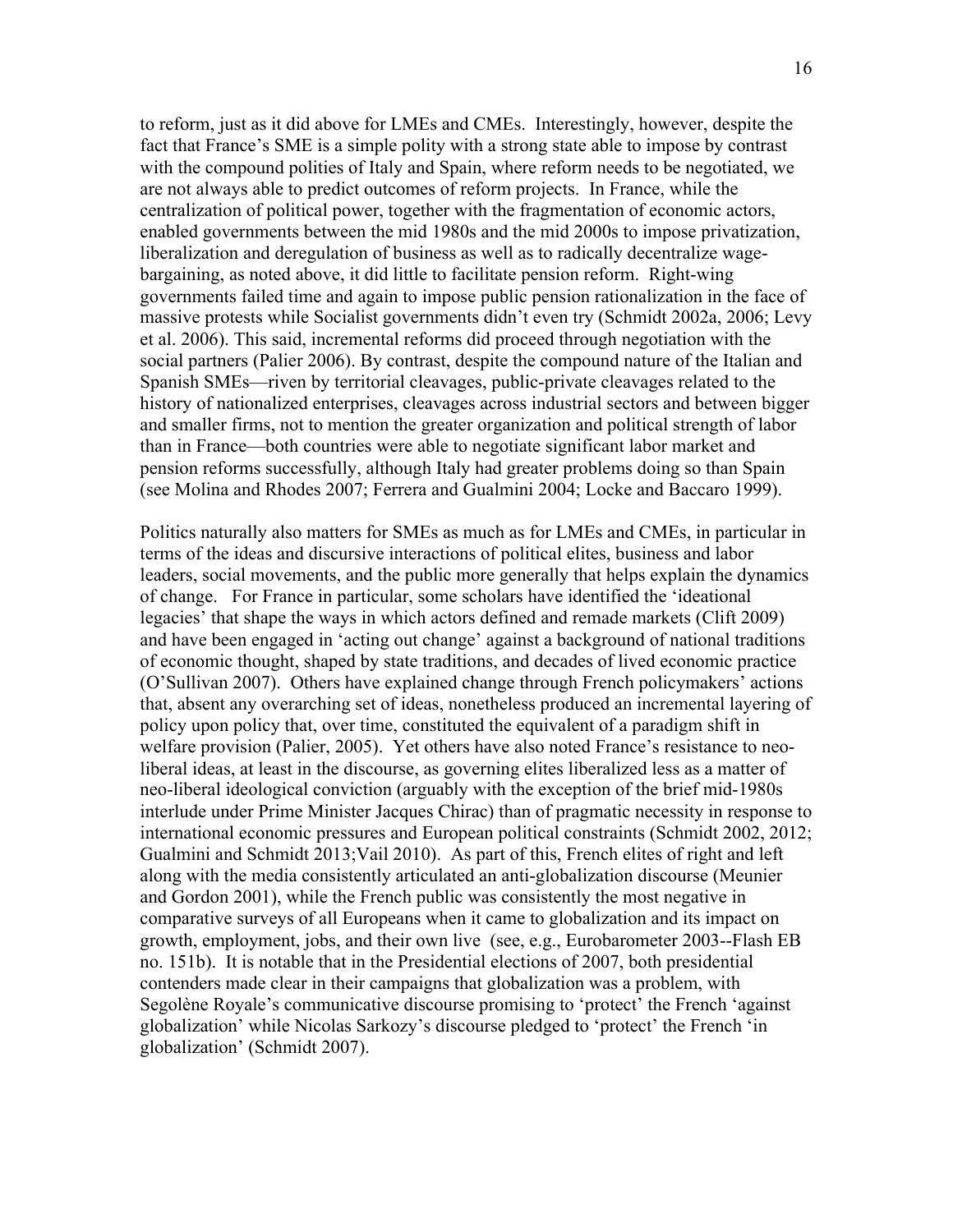The problem for France is that it has engaged in major reform efforts without having succeeded in legitimating them sufficiently or satisfactorily through a communicative discourse with the French public. The best illustration of this is successive French governments' difficulties in reforming labor markets and the welfare state. For the 1993 reform of private pensions, the Balladur government was able to reform not only because of the inability of private sector workers to organize effective protests but also because the government engaged in a coordinative discourse with the social partners, proposing reforms that balanced positive and negative benefits (Palier 2006). By contrast, the 1995 attempt by Prime Minister Alain Juppé to impose reform of public pensions and of the 'special regime' of the railroad workers was met by major protest, as the highly unionized public sector, supported by the sympathetic public, paralyzed France for over three weeks. Here, the problem was not only entrenched interests but also that Juppé engaged in almost no legitimizing discourse at all, whether communication to the public or coordination with the social partners (Schmidt 2007). It was to be another eight years before governments broached public sector pension reform—which finally worked when the Raffarin government in 2003 engaged in an extensive coordinative discourse again balancing positive and negative benefits (Palier 2006). And it was to be twelve years before the special regimes were reformed. President Sarkozy's success with the 2007 reform initiative on the special pension regimes can be explained in large part by his ability to reframe the issue in a communicative discourse that resonated with the concept of equality central to the French republican tradition, arguing that equality of treatment demanded that railroad workers retire like everyone else after 40 years of employment (rather than at age fifty for railroad conductors) (Schmidt 2009). But this was a relatively minor reform, compared to the need to transform the labor markets in ways that would help reduce France's high levels of unemployment along with the increasing dualization of the workforce that left so many workers (especially the young and minorities) on temporary and part-time contracts with few or no benefits. This had to wait until President Hollande, whose communicative discourse has failed to legitimate the on-going efforts of his Prime Minister, and whose popularity ratings have consistently been lower than of any previous President of the Republic.

#### **France's Distinct Model of Capitalism Today**

France's political ideas and its discursive interactions, combined with France's ideational legacies and economic practices help explain why the country could have gone through a long period of liberalization and retreat of the state—at critical junctures and incrementally—but not converge on the liberal model of LME let alone CME. It is not just that the postwar French SME distinguished itself from postwar LMEs and CMEs by its very different stewardship of the economy through institutions of planning, industrial policy, and public enterprise, or that these constituted historical institutional legacies that left their traces even as the state liberalized from the 1980s on. It is that the national traditions of economic thought that influence countries' ideas of how to make and remake the markets—even in the face of a seemingly common set of neo-liberal ideas—are also very different.

In the postwar period, such deep philosophical ideas or evolving worldviews of France's policy economy were most clearly seen in the contrasts between France's *dirigiste* ideas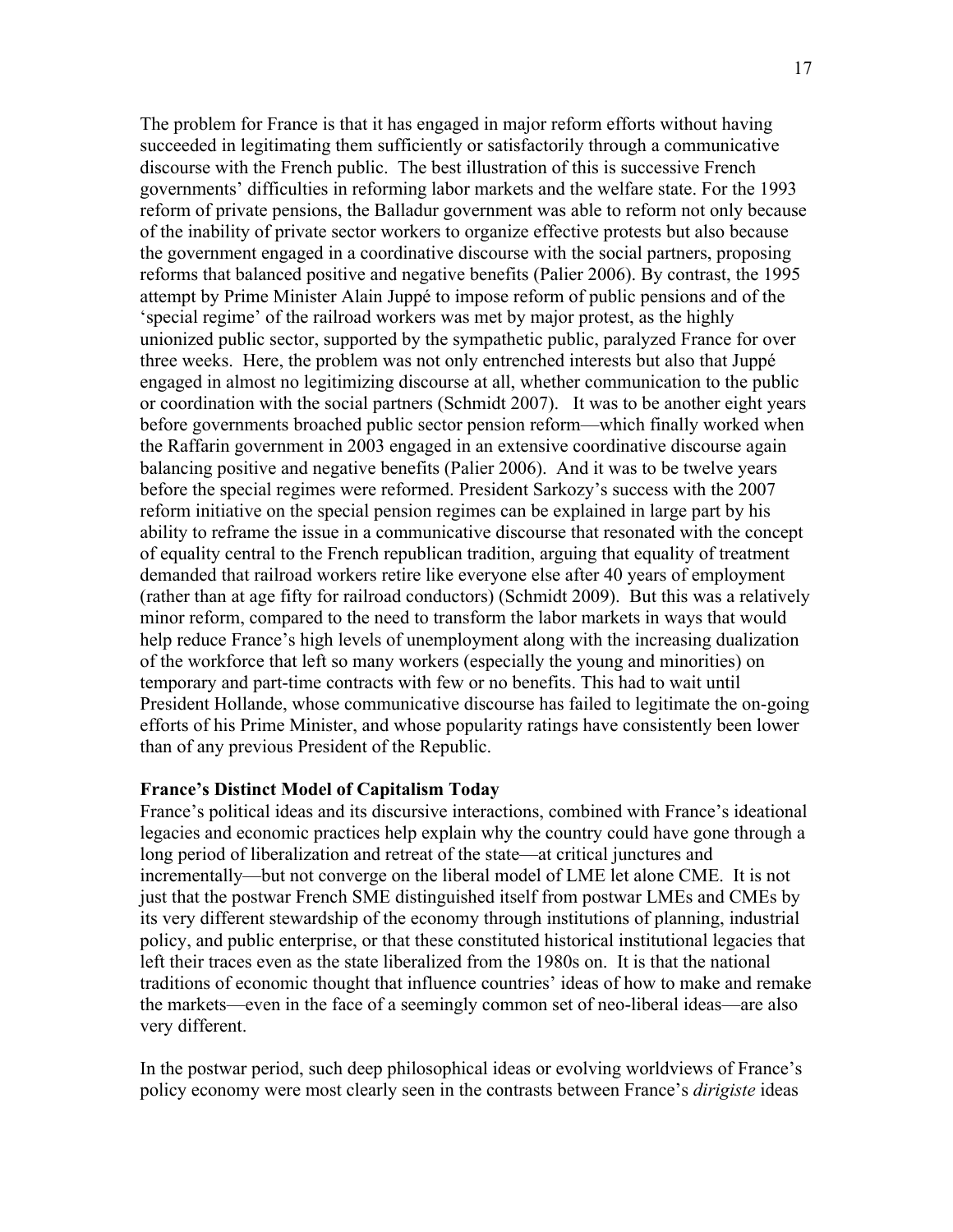about the 'state-led' market economy and the UK's neo-liberal ideas about the 'free market' economy or Germany's ordo-liberal ideas about the 'social market' economy (Clift 2012b; see also Schmidt 2002, Ch. 4). But even in the liberalizing period beginning in the 1980s, France continued to differ, despite the fact that non-liberal technocratic elites were replaced by moderately neo-liberal political elites who pragmatically adopted and adapted neo-liberal ideas to their own uses while employing a discourse of 'modernization' (Schmidt 1996; Thiberghien 2007; Gualmini and Schmidt 2013). In making markets, the French were less focused on the level playing field prized by the British and Germans, more at ease with dominant market positions for their firms, and more open to state intervention to promote such market dominance, including the presence of elitist oligarchic networks spanning the public and private sectors (Clift 2012a). With regard to labor, moreover, the French sought to reshape labor markets in two seemingly contradictory ways, via the greater labor market flexibility typical of LMEs and the greater *concertation* between workers and management of CMEs, and not really succeeding in either while ensuring a continuing involvement of the state (Howell 2009).

The result of all these liberalizing reforms is that France has transformed its political economy even as it retains its distinctiveness. As the state reduced the scope of its interventions, it has moved from a post-war *dirigiste* style of economic management to post-*dirigisme* (Levy 1999; see also Cole 2008; Clift 2009; Howell 2009). Business has become autonomous while the French state no longer has the means to influence the direction of the French corporate economy directly or systematically (O'Sullivan 2007, p. 432; see also Schmidt 2002, 2003). Nonetheless, the French state continues to intercede where it considers the interests of the national economy and/or the polity to be at stake. Moreover, the deep interpenetration of public and private political economic elites, grounded in informal networks based on corporate elites' state-related education and experience (Suleiman 1974; Bourdieu 1989), makes for a different kind of market competition among big firms than in LMEs or CMEs (Massoc and Jabko 2010). In industrial relations as well, the state has engineered its own retreat. But here, the essential paradox is that even as the state has given up on organizing management-labor relations, its involvement is even more necessary for purposes of coordination, to make up for the weakness of business organizations and the near disappearance of labor unions (Howell 2009). In the welfare arena, by contrast, the state became increasingly active as the 'social anesthesia state' (Levy 2008), constructed in order to ensure acceptance of its reforms in other areas—and has had great difficulty reversing this.

Notably, the European Union has also been a major force behind France's liberalizing transformation at the same time that it has no doubt held in check some of the country's most egregious forms of 'economic patriotism' (Clift and Woll 2009). France has in effect weathered the different phases of neo-liberal reform without giving up on a central role for the state, as it went from the conservative 'roll-back' of the state to free up the markets beginning in the 1980s to the social-democratic 'roll-out' of the state to make markets freer beginning in the late 1990s, and then on to the 'ramp-up' of the state, first nationally-pushed neo-Keynesian stimulus in the first phases of the economic crisis, then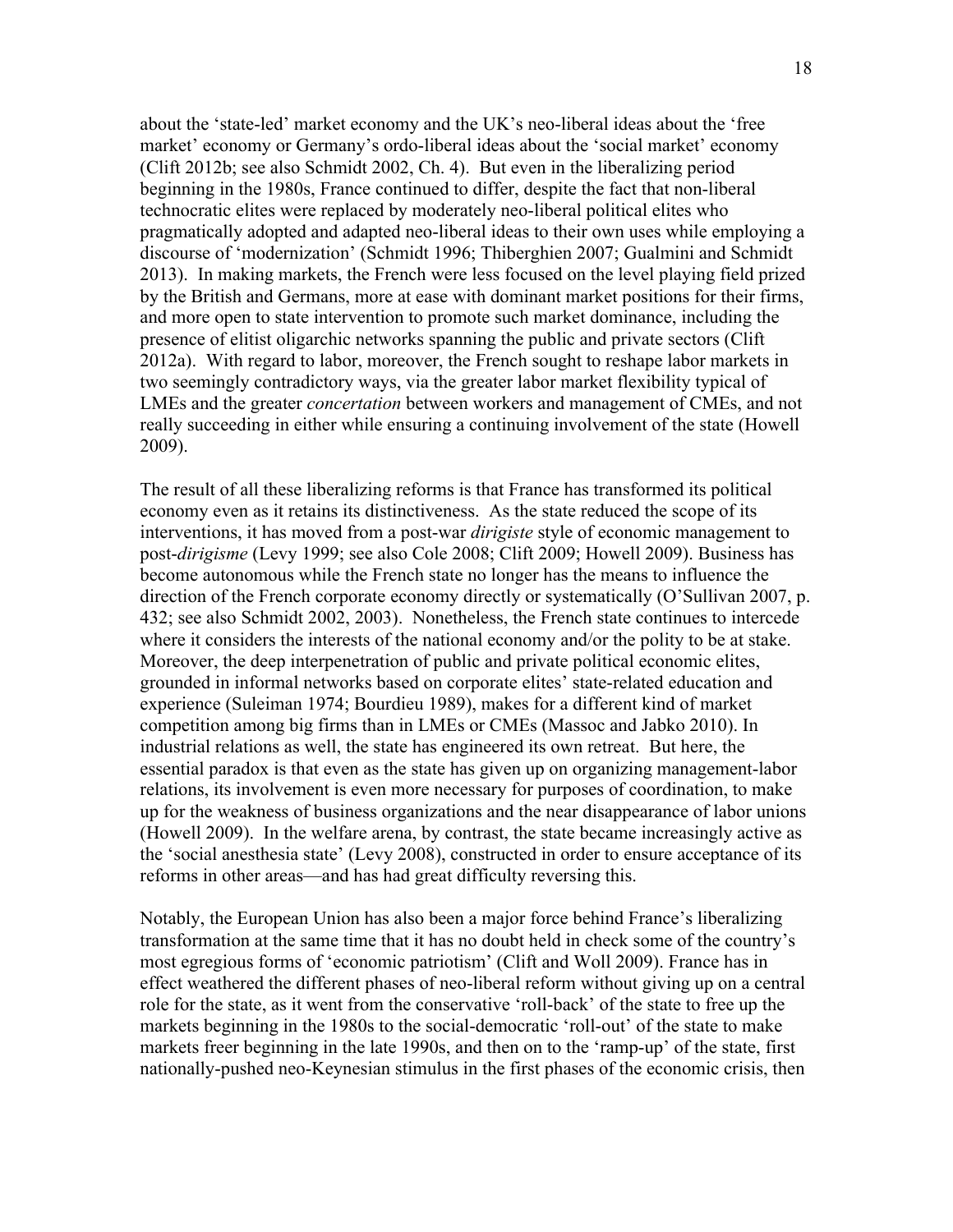EU and German-led ordo-liberal austerity with the sovereign debt crisis (Schmidt and Woll 2013).

#### *The Research Agenda Ahead*

So where does France now fit comparatively in terms of its form of capitalism? As we have seen, for a time the country disappeared from mainstream scholarly interest almost completely—cast as an outlier both for those who saw convergence along US or UK lines to a single neo-liberal model as well as those who saw a binary split between 'liberal market economies' like the US and the UK and 'coordinated market economies' like Germany. But as we have also seen, a number of comparative political economists in addition to French scholars continued to see France as part of a distinctive variety of capitalism that followed on from the statism of the past. Within the terms of VOC, what distinguishes France's market economy from the UK's financial market-driven model and Germany's managed market model is the hierarchical nature of both its state and its firm and labor relations. But in order to be able to explain the transformation of France's capitalist model from the postwar period to today, in addition to political economic institutions, we need to taken into account the policies, the political institutions, and the politics not only of strategic interests but also of ideas and discursive interactions between French elites and citizens.

## **The French State as a 'State of Mind' more than the 'State in Action'?**

France has changed dramatically since the early days of its postwar state-led capitalism. France's approach to economic management has been transformed, most of its economic policies replaced, and its cradle-to-grave social security system under siege. And yet, for all this, the French state has been durable—but arguably more as a state of mind rather than the state in action.

No other Western country, to my knowledge, has such an idealized view of the state *qua* state, disconnected from what it does. It remains, for the French, largely as Georges Burdeau (1970, p. 14) described it, as an idea that, unlike a concept that systematizes a number of facts about reality, is itself "all the reality that it expresses because this reality resides entirely in the spirit of the men who conceive it." That said, France has been experiencing an increasing disconnection between peoples' ideas of the State—about the central role of the state to provide a certain kind of economic and social policy—and what the state actually does or can do. I would argue that '*la crise,*' a topic the French have discussed non-stop since the 1970s—let alone during the current economic crisis has not only been economic. It has also been about the politics of ideas and discourse, in the sense that the public has not become reconciled to the kinds of policies that the state has implemented, in part because political elites have themselves not been telling the truth about them. Ever since the great U-turn in macroeconomic policy, the left as well as the right have had a discourse about how neither the various neo-liberal economic reforms nor France's membership in the European Union would affect *solidarité sociale*, despite that fact that everyone knew that it would, and it did (Schmidt 2002). The crisis of French politics is evidenced by the constant turnover in legislatures since the 1980s, including even two term Presidents with the defeat of Sarkozy in 2012, by growing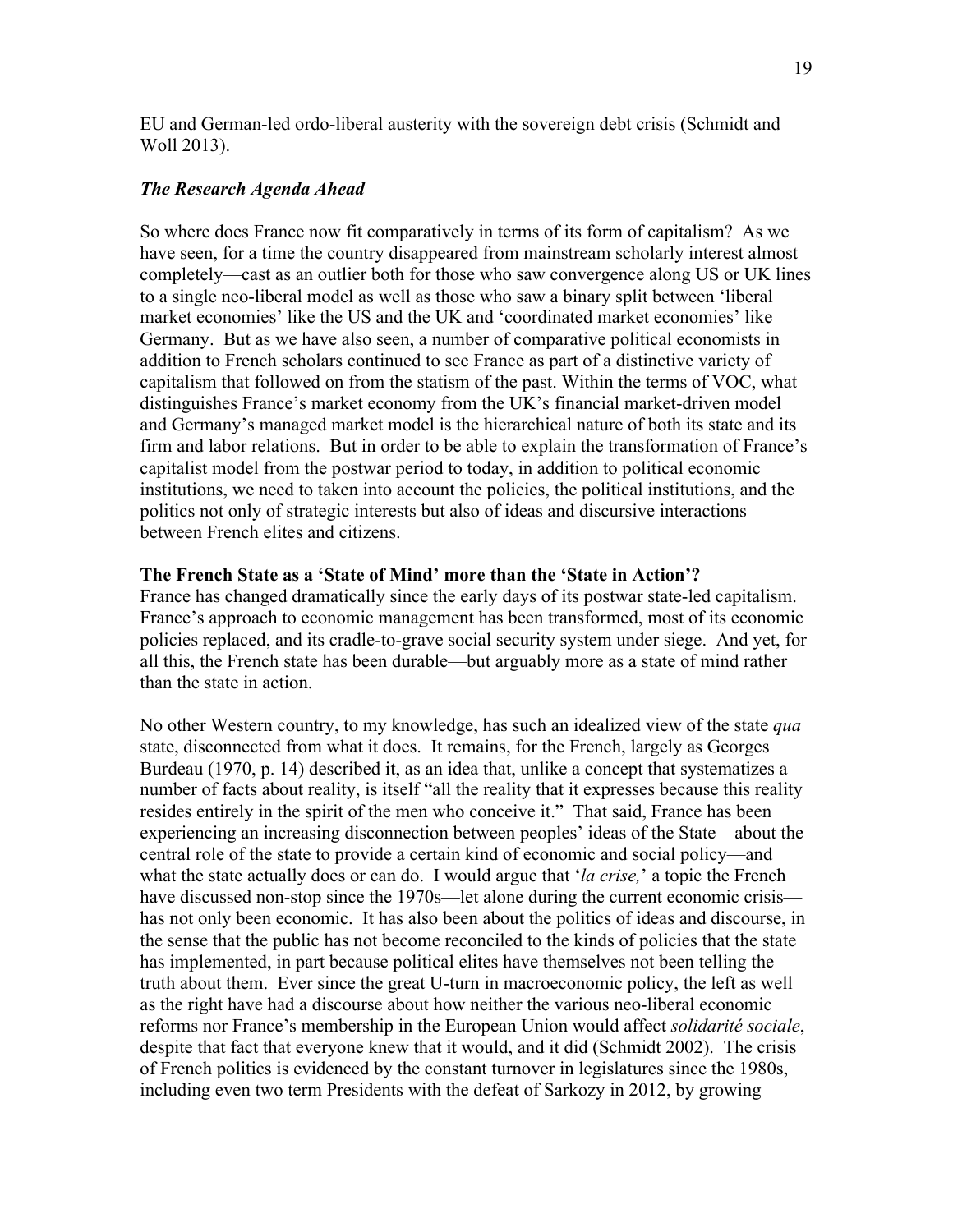public dissatisfaction with those governing, and by the rise of the extreme right (Amable et al., 2012).

What this means is that France's postwar state ideal lives on in peoples' minds, as the most legitimate way of governing the political economy and therefore the measure of what any government actually does, which necessarily falls short. No wonder the French public always complains, and nothing is ever enough. France's old state is missing in action, but no new idea of the state and its action has replaced it (Schmidt 2012).

The French public needs to become reconciled with the changes in the nature of the state and its action, and they need to begin to understand and accept its limits within the context of continuing Europeanization and globalization. But for this, French political elites themselves need to begin to communicate about these changes to the French public truthfully in ways that help reconcile them to the fact that the French state is no longer what it was. Until French leaders also come up with a new idea of the state and its action, France itself is likely to flounder, losing its long privileged place in Europe both economically and politically, even as the French public continues to lose its love of Europe, which it increasingly tends to blame for the changes in France.

The big questions for the future research agenda are mainly about France in Europe and the world. The study of France can no longer be exclusively concerned with France, even when considering the country as a distinct kind of capitalism. Globalization and Europeanization are now present within French capitalism. This is clear from the ways in which, for example, different sectors of industry have been evolving. The organization, strategies, and competitiveness of French multinationals are understandable only in the context of the global and European political economy. The evolution of French financial markets can be explained only in the context of the internationalization and Europeanization of finance. Moreover, the ways in which international financial markets perceive French competitiveness have a tremendous impact not just on foreign investment but also on the costs of the country's ability to refinance its debt—in particular if and when the ratings agencies downgrade French debt. And this in turn affects perceptions of France's continued need to reform its labor markets and welfare state not only by the markets but also, and especially, by the EU.

## **The Challenges of European Integration**

European integration has arguably represented the greatest element of change in France's political economic trajectory. From a leader building the EU, in particular as political leader of the Franco-German couple in the 1980s and 1990s, France has increasingly become a follower, in particular during the Eurozone crisis. Germany's bargaining power in the Eurozone crisis, as the strongest economically, has also translated into political dominance. German ideas of the 'stability culture' have been embedded in the rules of Eurozone governance (Howarth and Rommerskirchen 2013ß) and its ordo-liberal ideas in the 'Brussels-Frankfurt consensus on austerity and structural reform (Jones 2015). These have been reinforced in 'pact' after 'pack,' from the original Stability and Growth Pact to the ever more restrictive rules and stringent numbers of the legislative packages and treaties, including the Six-Pack, the Two-Pack, and the Fiscal Compact. As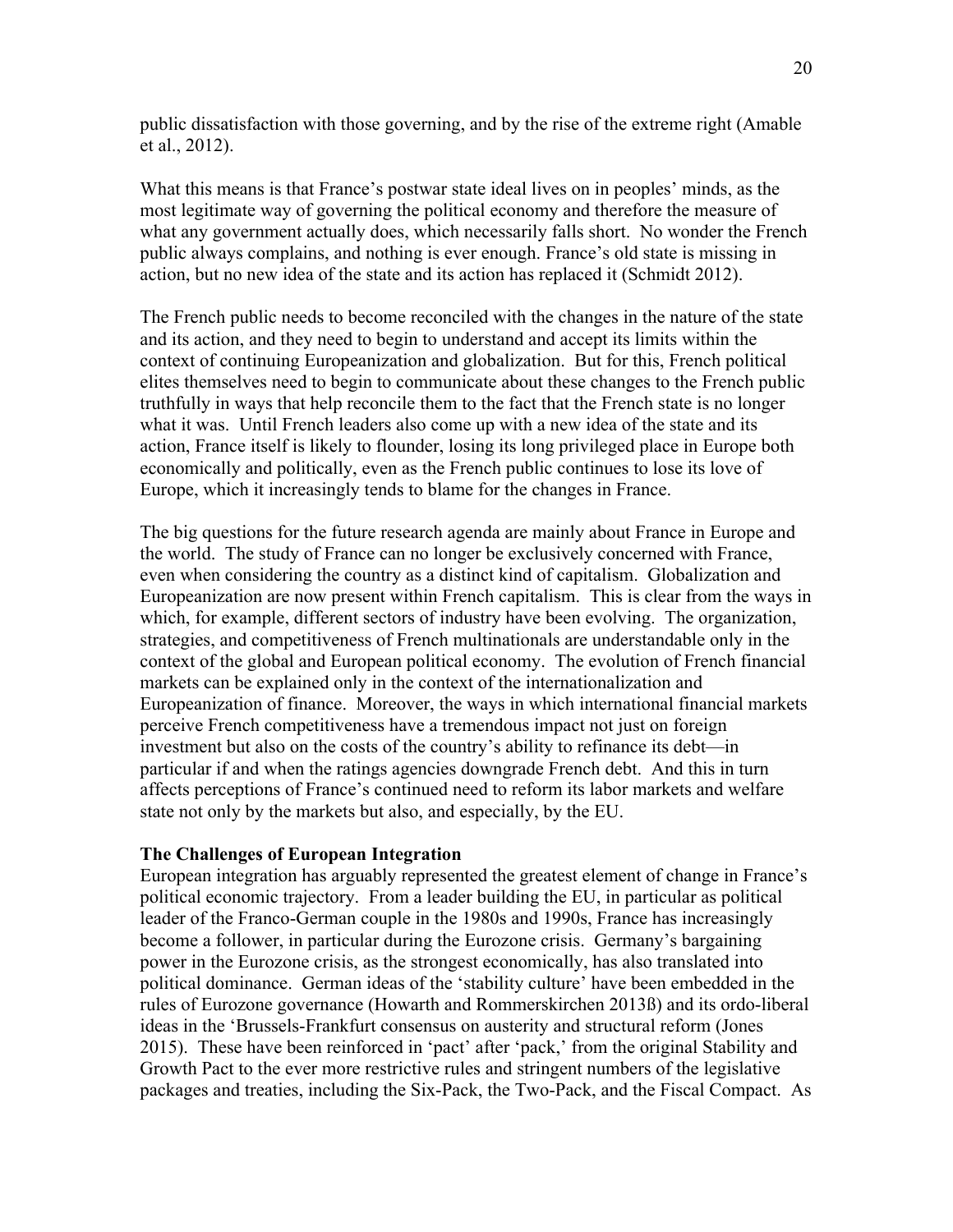the 'reluctant hegemon' (Bulmer and Paterson 2014), Germany has led through its delays and refusals, by demurring on the bail-out of Greece until it was almost too late ignoring French pleas; by refusing any overall solutions to the crisis that would have entailed fiscal solidarity, such as the creation of mutualized debt via 'Eurobonds;' and by imposing its own agenda of 'governing by the rules and ruling by the numbers' on the entire Eurozone, including France (Schmidt 2015).

As a result, the French did finally get the '*gouvernement économique*' that they had pushed for ever since the Maastricht Treaty of 1992, but it contained German rather than French ideas about how to govern the economy (Jabko 2015). While the French had argued for 'solidarity' in view of the crisis, the Germans insisted on 'stability,' and stability won out. President Sarkozy, who had promoted a neo-Keynesian stimulus in 2008-2009, switched in May 2010 to Chancellor Merkel's agenda following the Greek bailout, and to Merkel's discourse as he slowly abandoned 'solidarity' in favor of 'stability' over the course of the next two years (Crespy and Schmidt 2013). Sarkozy himself turned out to have been perfectly willing to agree to a *quid pro quo* in which a rescue plan would be accompanied by an austerity program, including the 'golden rule' of balanced budgets. This was more in line with the preferences of his own center-right constituency, while it served to embarrass the opposition Socialists. But once the Socialists came to power, President Hollande also towed the line—insisting that France needed to regain economic credibility before it could be credible in pushing for any change in rules. The irony, of course, is that in following such policies, France cannot gain the credibility it would need to push for changes in the rules. This is because the rules haven't work for France, which has had to ask for derogation after derogation of the deficit rules. But those rules have also not worked for the Eurozone as a whole, as evidenced by the European economy's slow growth, with threats of deflation. Eurozone austerity hawks who claimed that this alone could produce growth through 'expansionary contraction' seem to have forgotten the very basic neo-Keynesian lesson—that tightening one's belt in a recession can only make matters worse (Blyth 2013).

The problem for the Eurozone economy begins with the very structure of the Euro, which has produced increased divergence among member-states' economies rather than the expected convergence. The Eurozone is a non-optimal currency area that appears to work well for the export-led, surplus-producing model of growth and competitiveness of member-states in Northern Europe, but not for member-states in the periphery, mainly in Southern Europe (Scharpf 2012, 2014; Hall 2012). These countries have traditionally flourished via a domestic-spending, deficit-producing model of growth that requires periodic currency devaluation to right the balance and demands, therefore, control of its own currency. Without the ability to devalue because of the euro or to run deficits because of the stability rules, Southern European member-states may have no alternative but to enter into a never-ending downward spiral of wage repression accompanied in the end by the suppression of social and political democracy (Scharpf 2013, 2014).

France is not a Southern European country, yet, even if it has a family resemblance as an SME. But France's economic woes, its continued deficits, along with a state deprived of its traditional tools to influence the economy, make the country more likely to move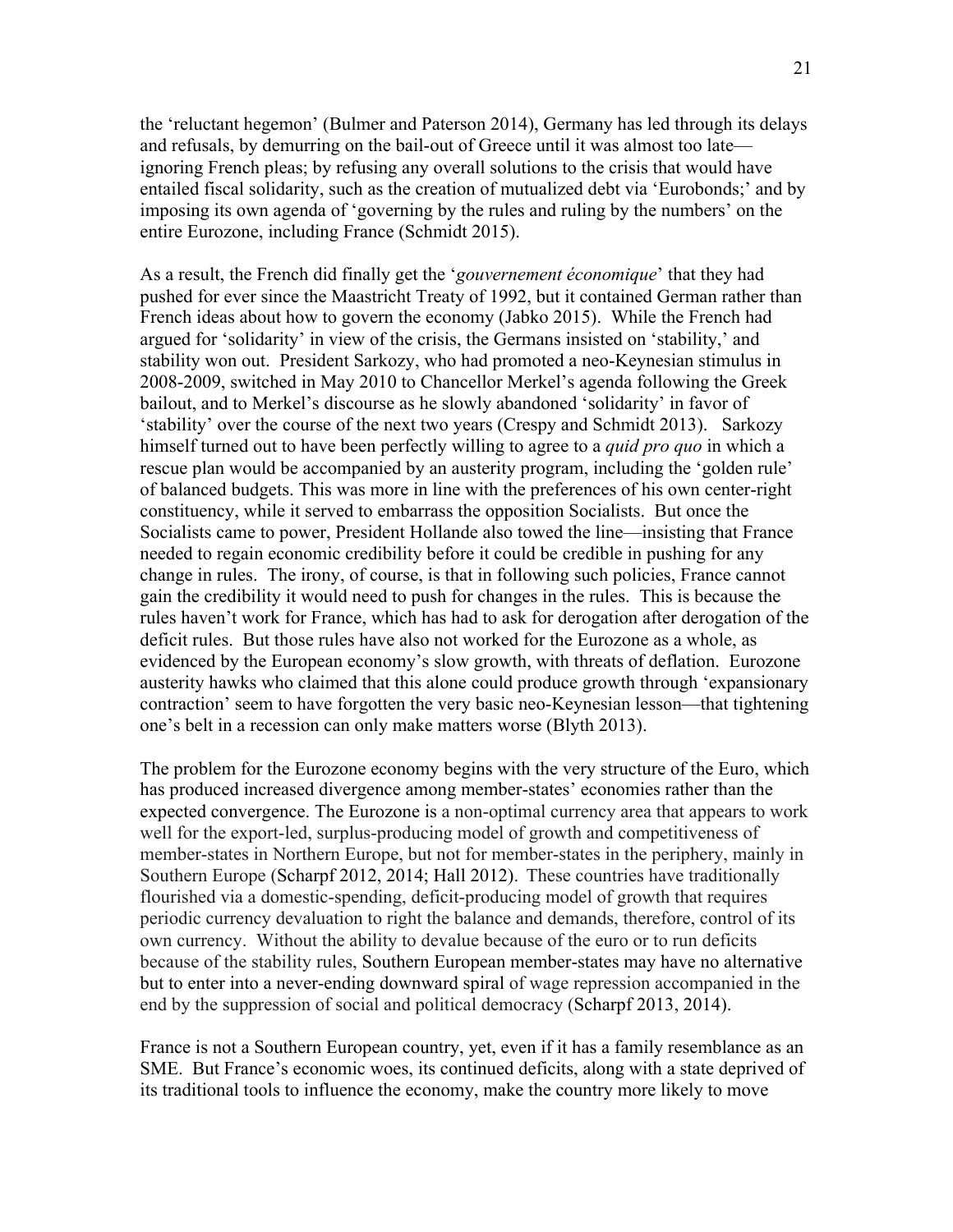south rather than north, assuming that its economy continues to lose speed and that nothing is done to change the rules of the Eurozone. The state's difficulties negotiating reform with French labor only adds to the country's problems, as does the political instability that comes with citizens' increasing disillusionment with mainstream party politics on both the right and the left, and with the EU. We should not forget that the greatest interest in the EP elections came from the political extremes, whose voters turned out in much greater numbers than those of mainstream parties, helping to make Marine Le Pen's Euroskeptic National Front the party with the largest number of votes in France.

The one ray of hope is that the Eurozone's rules-based numbers-focused governance has been softening. EU institutional actors since 2012 have been slowly but surely reinterpreting the rules 'by stealth,' that is, by increasing the flexibility in their interpretations of the rules without admitting this in their discourse (Schmidt 2015). Although claiming harsh austerity while practicing flexibility is problematic with regard to political legitimacy, it at least ensures better results. France itself has been the beneficiary of successive derogations in the rules related to the excessive deficit procedure, and was twice given two-year delays to meet the targets. Moreover, by late 2014, EU institutional actors had abandoned the push for austerity altogether in the face of the dangers of deflation, and instead focused on 'structural reform,' by this time defined more loosely as any of a wide range of reforms that promote growth. French leaders have been using the EU's pressure here to legitimate their own push for rather modest reforms of the labor markets, among other things.

## *Conclusion*

For scholars of France, the major challenge is to be able to complete a research agenda that combines the insights about France's continued 'exceptionalism' and why it retains its own distinct model of capitalism with the recognition that it operates in an increasingly globalized and Europeanized political economy. As a result, France's national divergences can be only one aspect of scholars' research agenda. The other is to elaborate how France has become a global player, how its different sectors of industry are integrating into a larger European market and globalized economy, how its labor markets and welfare states are modernizing in ways that can be compared as well as contrasted with those of other member-states, and how its politics has become increasingly enmeshed with that of the European Union.

Notably, this kind of agenda should not just be for scholars of France. Scholars of political economy more generally need to move beyond the increasingly false dichotomy between international political economy and comparative political economy in order to see the increasingly intricate interrelationships between the two. They also need to continue to add to their considerations of national political economies the role of policy, polity, and politics. The study of political economy has already been enriched by a greater pluralism in neo-institutionalist explanations of political economic realities. The next challenge is to bring these back together again—with the study of rationalist incentive structures, historical path dependencies, sociological cultural frames, and ideational and discursive dynamics each informing in its different way research on the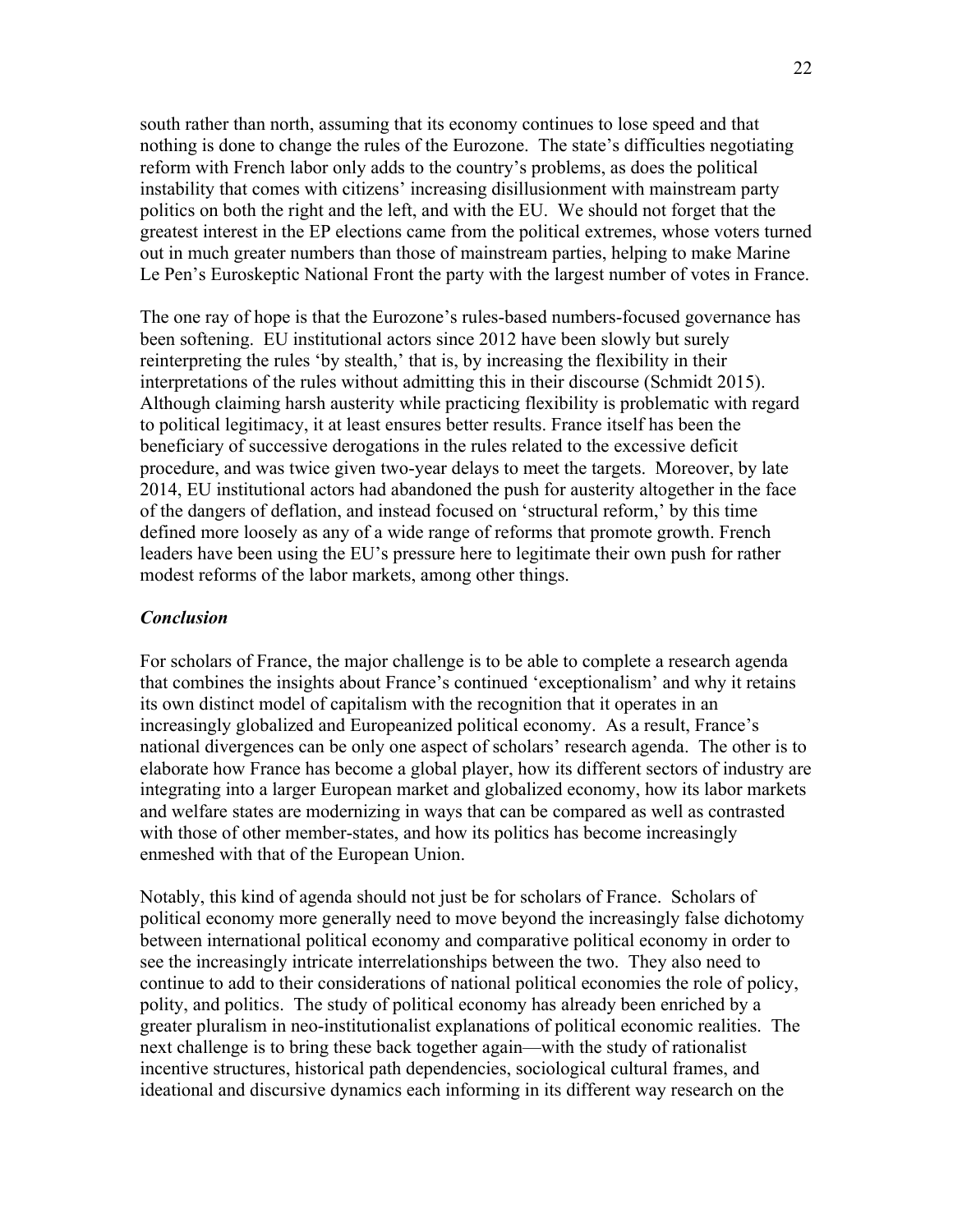increasing complexities of capitalism within and beyond country borders, in a globalized and Europeanized context.

#### REFERENCES

- Albert, Michel (1993) *Capitalism Against Capitalism*. London: Whurr.
- Amable, Bruno. 2003. *The Diversity of Modern Capitalism.* (Oxford: Oxford University Press<sub>,</sub>).
- Amable, Bruno, Guillard, E. and Palombarini, Stefano (2012) "Changing French Capitalism: POlitical and Systemic Crises in France," *Journal of EuropeanPublic Policy* vol 19, no. 8: 1168-1187
- Armingeon, Klaus and Lucio Baccaro. 2013. "The Sorrows of the Young Euro: Policy Responses to the Sovereign Debt Crisis." In Nancy Bermeo, and Jonas Pontusson, eds. *Coping with Crisis.* New York: Russell Sage Foundation

Barca, Fabrizio (2010). "Compromesso senza riforme nel capitalismo italiano," in F. Barca (ed.), *Storia del capitalismo italiano*, Roma, Donzelli, 4-115.

- Becker, Uwe. *Open Varieties of Capitalism: Continuity, Change and Performance*. (Basingstoke: Palgrave Macmillan 2009).
- Beramendi, Paolo, Häusermann, Silja, Kitschelt, Herbert, Kriesi, Hanspeter (2015) *The Politics of Advanced Capitalism* (Cambridge: Cambridge University Press)
- Berger, Suzanne, "Lame Ducks and National Champions: Industrial Policy in the Fifth Republic," in *The Impact of the Fifth Republic on France* ed. William G. Andrews and Stanley Hoffmann Albany: SUNY Press, l981

Berger, Suzanne, and Ronald Philip Dore, eds. *National Diversity and Global Capitalism*. (Ithaca, N.Y.: Cornell University Press, 1996).

- Block, Fred, "Swimming against the Current: The Rise of a Hidden Developmental State in the US," *Politics and Society* 36, 2 (2008): 169-206
- Blyth, Mark. 2013. *Austerity: The History of a Dangerous Idea.* New York: Oxford University Press.
- Blyth, Mark *Great Transformations: Economic Ideas and Institutional Change in the Twentieth Century* New York: Cambridge University Press, 2002.
- Bohle, Dorothee and Greskovits, Béla (2012) *Capitalist Diversity in Europe's Periphery* (Ithaca: Cornell University Press).
- Bourdieu Pierre, (1989) *La Noblesse de l'État: Grandes Écoles et Esprit de Corps* Paris: Editions de Minuit.

Boyer, Robert (2004) *Une Théorie du Capitalisme est-elle Possible?* Paris: Odile Jacob.

- Boyer, Robert and Drache, Daniel (eds) (1996). *States against Markets: The Limits of Globalization*. London and New York: Routledge.
- Boyer, Robert and Saillard, Yves (Eds.), (2002), *Régulation Theory. The State of the Art,*  London: Routledge.
- Bulmer, Simon and Paterson, William (2013) "Germany as the EU's reluctant hegemon? Of economic strength and political constraints," *Journal of European Public Policy*, 20:10, 1387-1405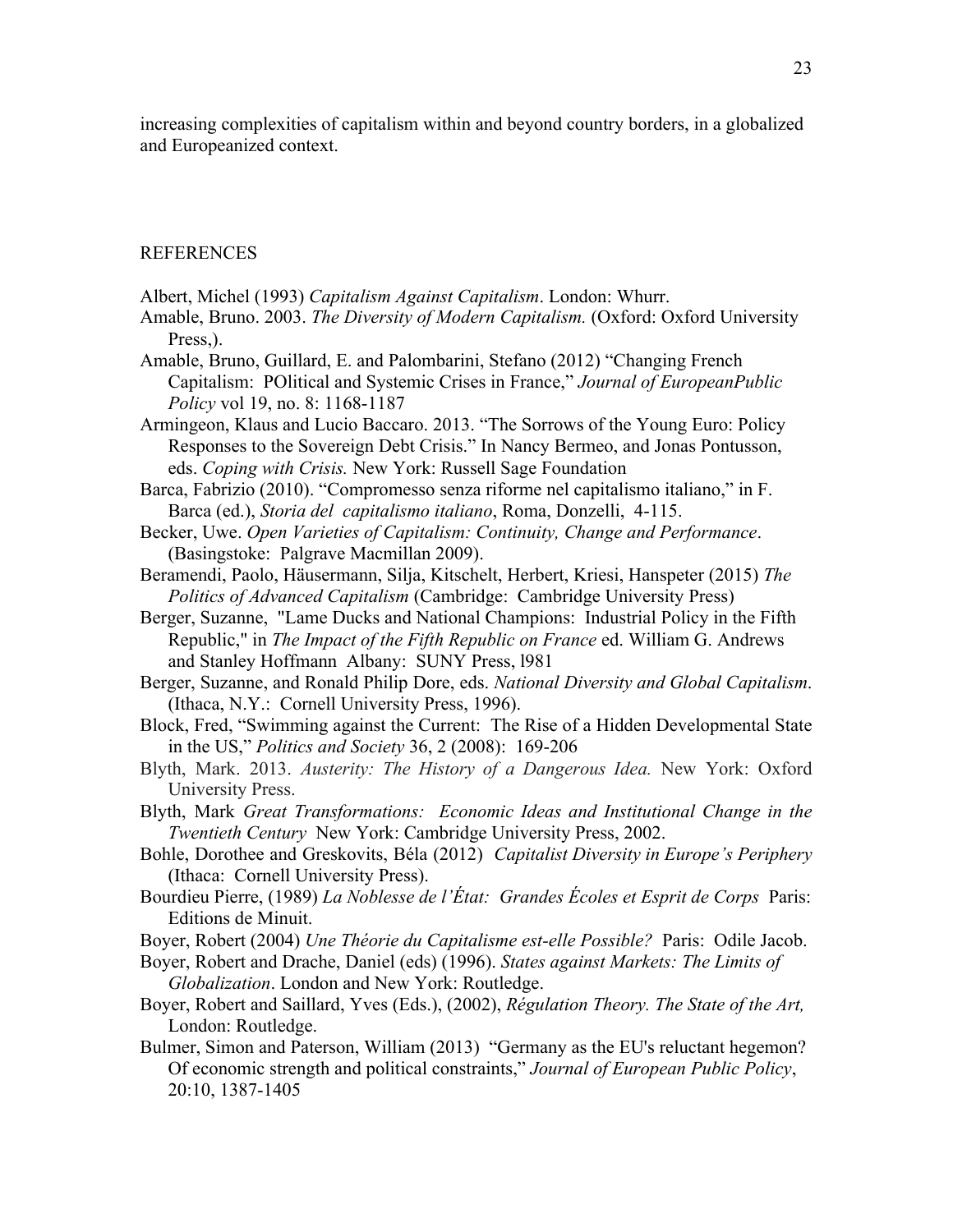Burdeau, Georges (1970) *L'État* Paris: Seuil

- Campbell, John L. (2004) *Institutional Change and Globalization*. Princeton, N.J.: Princeton University Press.
- Campbell, John L., and Ove Kaj Pedersen, eds. (2001) *The Rise of Neoliberalism and Institutional Analysis*. Princeton, N.J.: Princeton University Press.
- Cerny, Philip (1994) "The Dynamics of Financial Globalization," *Policy Sciences*, vol. 27: 319-42.
- Claessens, Stijn, Mody, Ashoka, and Vallee, Shahin (2012) "Paths to Eurobonds." Bruegel Working Paper 2012/10.
- Clift, B. (2009). 'Second Time as Farce? The EU Takeover Directive, the Clash of Capitalisms and the Hamstrung Harmonisation of European (and French) Corporate Governance', *Journal of Common Market Studies.* Volume 47, Number 1., pp. 55-79
- Clift, Ben (2012a). "Comparative Capitalisms, Ideational Political Economy and French Post-*Dirigiste* Responses to the Global Financial Crisis," *New Political Economy* Vol.17 (No.5). pp. 565-590.
- Clift, Ben (2012b) "French Responses to the Global Economic Crisis: The Political economy of 'post-dirigisme' and new state activism," *The Consequences of the Global Financial Crisis: The Rhetoric of Reform and Regulation* eds. Wyn Grant and Graham Wilson. (Oxford: Oxford University Press
- Clift, Ben and Woll, Cornelia (2009) "Economic Patriotism and the Clash of Economic and Political Boundaries." Paper prepared for presentation for the conference: Economic Patriotism: the Limits of the Liberal Market Project. Sciences Po (Paris, June 18-19, 2009).
- Coates, David (2000) *Models of Capitalism* Cambridge: Cambridge University Press
- Cohen, Elie, and Bauer, Michel (l985) *Les Grandes Manoeuvres Industrielles* Paris: P. Belford
- Cole, A. (2008) *Governing and Governance in France* Cambridge: Cambridge University Press.
- Crespy, A. and Schmidt, V. (2014) "The Discursive Double Game of EMU Reform: The Clash of Titans between French White Knight and German Iron Lady" *Journal of European Public Policy* vol. 21, no. 8: 1085-1101.
- Crouch, Colin (2005) *Capitalist Diversity and Change: Recombinant Governance and Institutional Entrepreneurs*. Oxford: New York: Oxford University Press.
- Crouch, Colin and Streeck, Wolfgang (eds) (1997). *Political Economy of Modern Capitalism*. London: Sage.
- Crouch, Colin, LeGalès, Patrick, Trigilia, Carlo, Voelzkow, Helmut (2004): *Changing Governance of Local Economies* Oxford: Oxford University Press.
- Culpepper, Pepper (2005) "Institutional Change in Contemporary Capitalism: Coordinated Financial Systems since 1990s," *World Politics* vol. 57: 173-199.
- Deeg, Richard and Jackson, Gregory (2007) "Toward a more Dynamic Theory of Capitalist Variety," *Socio-Economic Review* vol. *5*, 149–179.

DeGrauwe Paul and Ji , Yuemei (2012) "Mispricing of Sovereign Risk and Macroeconomic Stability in the Eurozone" *Journal of Common Market Studies*, 50/6: 866-880.

Della Sala, Vincent (2004) "The Italian Model of Capitalism: On the road between globalization and Europeanization," *Journal of European Public Policy*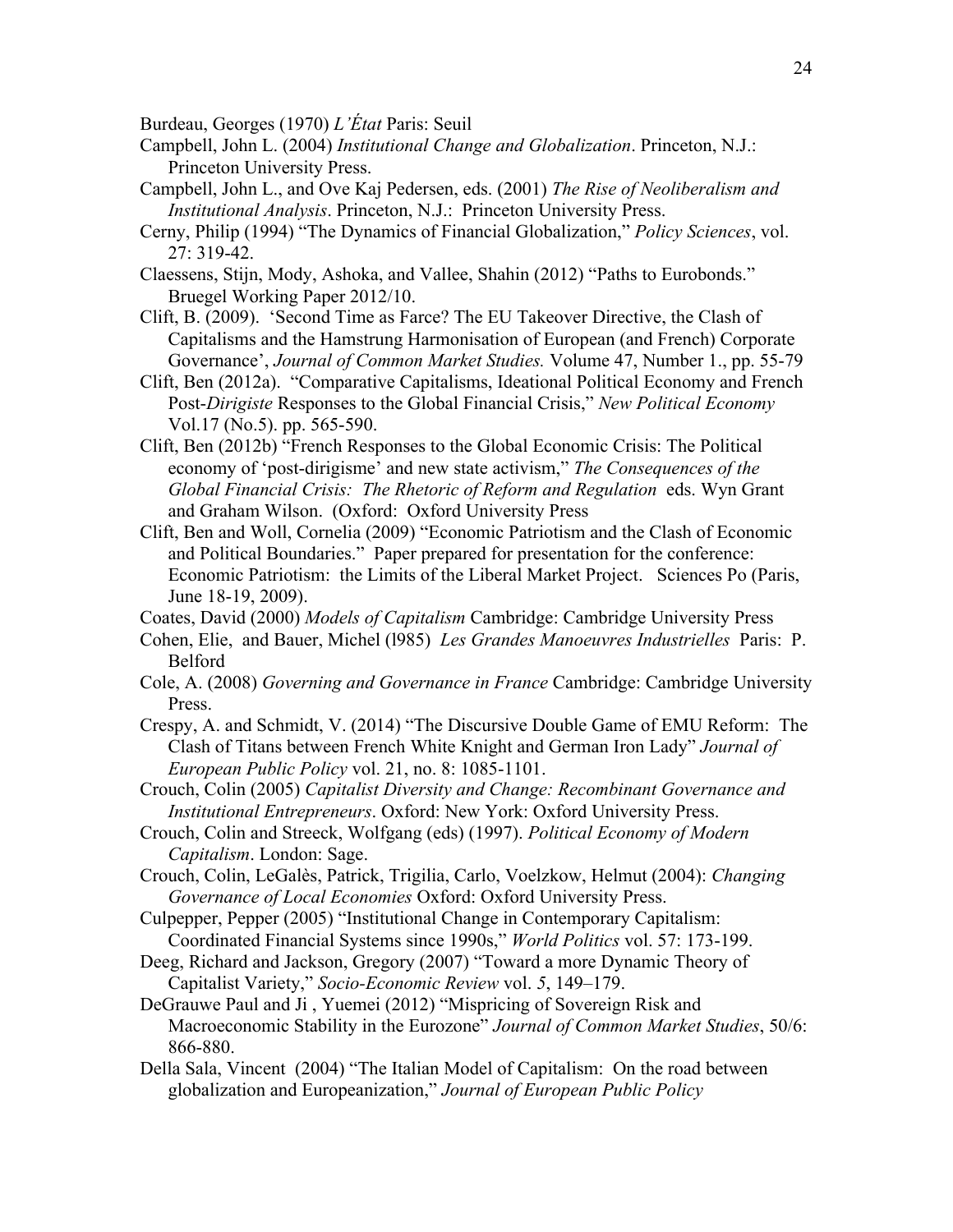Dobbin, Frank, "Is America Becoming More Exceptional? How Public Policy Corporatized Social Citizenship" in *Restructuring the Welfare State: Political Institutions and Policy Change* eds. Bo Rothstein and Sven Steinmo. (New York, 2002).

Drahokoupil, Jan and Myant, Martin. (2011) *Transition Economies* John Wiley & Sons

- Eising Rainer and Jabko, Nicolas (2001) "Moving Targets: Institutional Embeddedness and Domestic Politics in the Liberalization of EU Electricity Markets," Comparative Political Studies 34, 7: 742-767
- Emmegnegger, Häusermann, Silja, Palier, Bruno, and Seeleib-Kaiser, Martin (2012) *The Age of Dualization: The Changing Face of Inequality in Deindustrializing Societies* Oxford: Oxford University Press.
- Enderlein, Henrik et al. 2012. *Completing the Euro – A road map towards fiscal union in Europe*. Notre Europe Study No. 92
- Enderlein, Henrik, Guttenberg, Lucas and Spiess, Jann (2013) "Blueprint for a cyclical shock insurance in the Euro Area." Notre Europe/Jacques Delor Institute Studies and Reports (September).
- Ferrera, Maurizio and Gualmini, Elisabetta. .2004. *Rescued by Europe? : Social and Labour Market Reforms in Italy from Maastricht to Berlusconi* Amsterdam: Amsterdam University Press .
- Fioretos, Orfeo (2011). *Creative Reconstructions: Multilateralism and European Varieties of Capitalism after 1950*. Ithaca, N.Y.: Cornell University Press
- Fligstein, Neil. *The Architecture of Markets: An Economic Sociology of Twenty-First-Century Capitalist Societies.* (Princeton, N.J., 2001).
- Gamble, Andrew (2013) "Neo-Liberalism and Fiscal Conservatism" in *Resilient Liberalism in Europe's Political Economy* co-edited by Vivien A Schmidt and Mark Thatcher. Cambridge: Cambridge University Press, 2013.
- Gourevitch, Peter, and James Shinn. *Political Power and Corporate Control: The New Global Politics of Corporate Governance.* (Princeton, N.J., 2005).
- Gualmini, Elisabetta, and Schmidt, Vivien A. (2013) "State transformation in Italy and France: Technocratic versus political leadership on the road from non-liberalism to neo-liberalism" in *Resilient Liberalism in Europe's Political Economy* co-edited by Vivien A Schmidt and Mark Thatcher. Cambridge: Cambridge University Press, 2013.
- Hall, Peter (1986). *Governing the Economy: The Politics of State Intervention in Britain and France*. New York: Oxford University Press
- Hall, Peter A. (2007) ''The Evolution of Varieties of Capitalism in Europe'', in Bob Hancké et al. Beyond Varieties of Capitalism (New York, Oxford University Press, pp. 39-85).
- Hall, Peter A. (2012). "The Economics and Politics of the Euro Crisis," *German Politics* 21, 4, 355-371.
- Hall, Peter and Soskice, David (2001) *Varieties of Capitalism* Oxford: Oxford University Press.
- Hall, Peter, and Gingerich, Daniel (2004) "Varieties of Capitalism and Institutional Complementarities in the Macroeconomy." Max Planck Institute for the Study of Societies. Discussion Paper 04/5.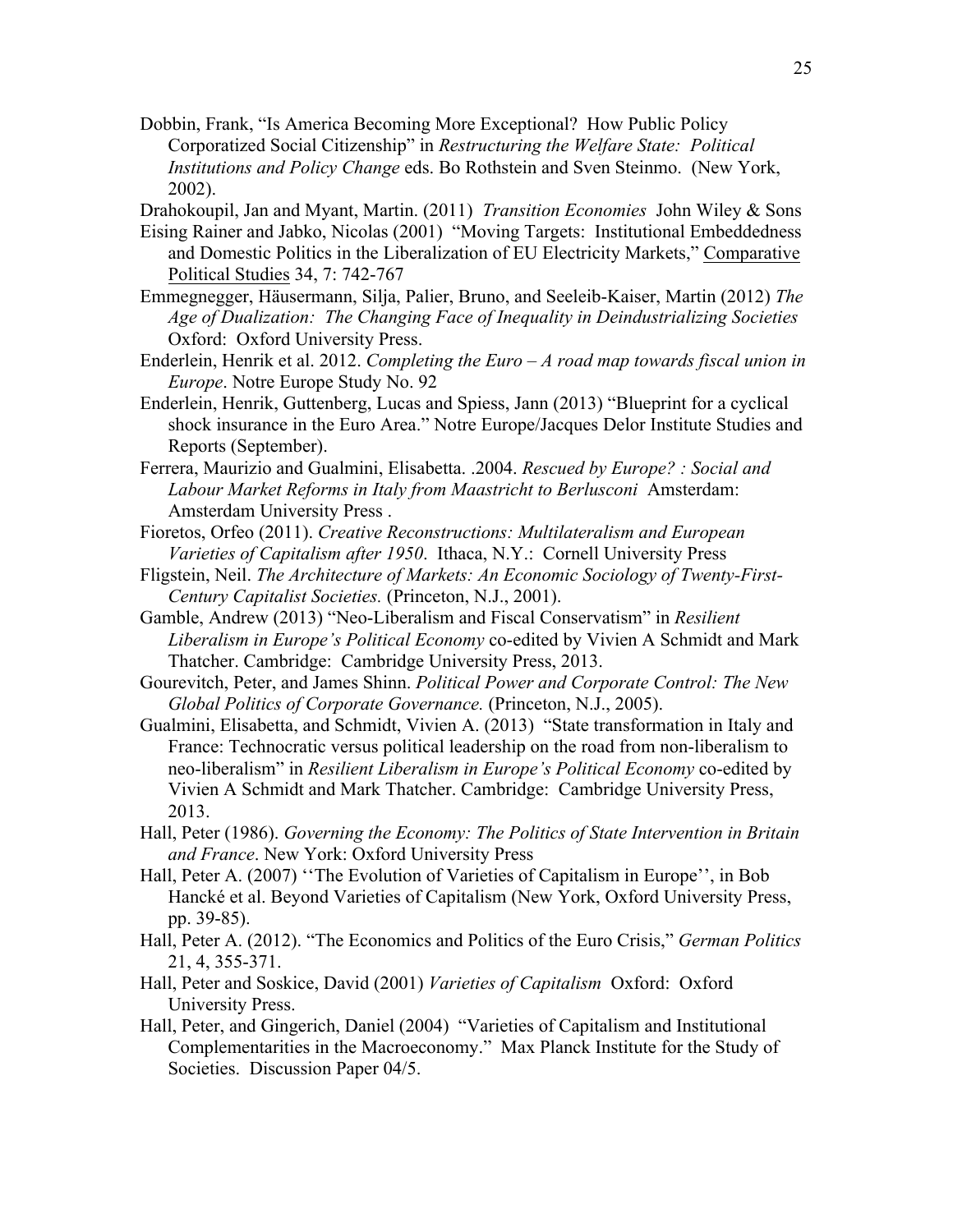- Hall, Peter. "Policy Paradigms, Social Learning, and the State: The Case of Economic Policy-Making in Britain." *Comparative Politics* 25 (1993): 275–296.
- Hancké, Bob, Rhodes, Martin, and Thatcher, Mark (2007) "Introduction" in *Beyond Varieties of Capitalism* Oxford: Oxford University Press.
- Hassel, Anke, 2014: "The Paradox of Liberalization Understanding Dualism and the Recovery of the German Political Economy." *British Journal of Industrial Relations*  52, 57–81.
- Hay, Colin and Ben Rosamond. "Globalisation, European Integration and the Discursive Construction of Economic Imperatives." *Journal of European Public Policy* 9, no. 2 (2002): 147–167.
- Hay, Colin and Smith, Nicola (2013) "The resilience of Anglo-liberalism in the absence of growth: The UK and Irish cases" in *Resilient Liberalism in Europe's Political Economy* co-edited by Vivien A Schmidt and Mark Thatcher. Cambridge: Cambridge University Press.
- Hay, Colin. "Constructivist Institutionalism." In *The Oxford Handbook of Political Institutions*, edited by R.A.W. Rhodes, Sarah A. Binder, and Bert A. Rockman, pp. 56–74. (Oxford, 2006.)
- Hayward, Jack (1973). *The One and Indivisible French Republic*. New York: Norton.
- Hayward, Jack (1986) *The State and the Market Economy: Industrial Patriotism and Economic Intervention in France* New York: New York University Press.
- Hollingsworth, J. Rogers, Schmitter, Philippe, and Streeck, Wolfgang (1994) *Governing Capitalist Economies* New York: Oxford University Press.
- Howarth, David (2001). "The French State in the Euro Zone: 'Modernization' and Legitimizing Dirigisme in the 'Semi-Sovereignty' Game." In Kenneth Dyson (ed.), *The European State in the Euro-Zone*. Oxford: Oxford University Press.
- Howarth, David and Rommerskirchen, Charlotte (2013) "A Panacea for all Times? The German Stability Culture as Strategic Political Resource," *West European Politics* 36/4: 750-770.
- Howell, Chris. 2009. 'The Transformation of French Industrial Relations: Labor Representation and the State in a Post-Dirigiste Era' *Politics & Society*, Vol. 37 No. 2: 229-256
- Howell, Chris. l992. *Regulating Labor: The State and Industrial Relations Reform in Postwar France*. Princeton: Princeton University Press.
- Iversen, Torben, and David Soskice. "Electoral Institutions and the Politics of Coalitions: Why Some Democracies Redistribute More than Others." *American Political Science Review* 100 (2006): 165–181.
- Jabko, Nicolas (2015) "The Crisis of EU Institutions and the Weakness of Economic Governance" in *The Future of the Euro* co-edited by Matthias Matthijs and Mark Blyth. New York: Oxford University Press
- Jabko, Nicolas and Massoc, Elise (2012) "French Capitalism under Stress: How Nicolas Sarkozy Rescued the Banks," *Review of International Political Economy* Vol. 19, No. 4: 562-585
- Jobert, Bruno and Muller, Pierre (1987) *L'État en action, politiques publiques et corporatisme*. Paris: Presses Universitaires de France, Recherches Politiques.Jobert, Bruno and Théret, Bruno (1994). 'France: La Consécration Républicaine du Néo-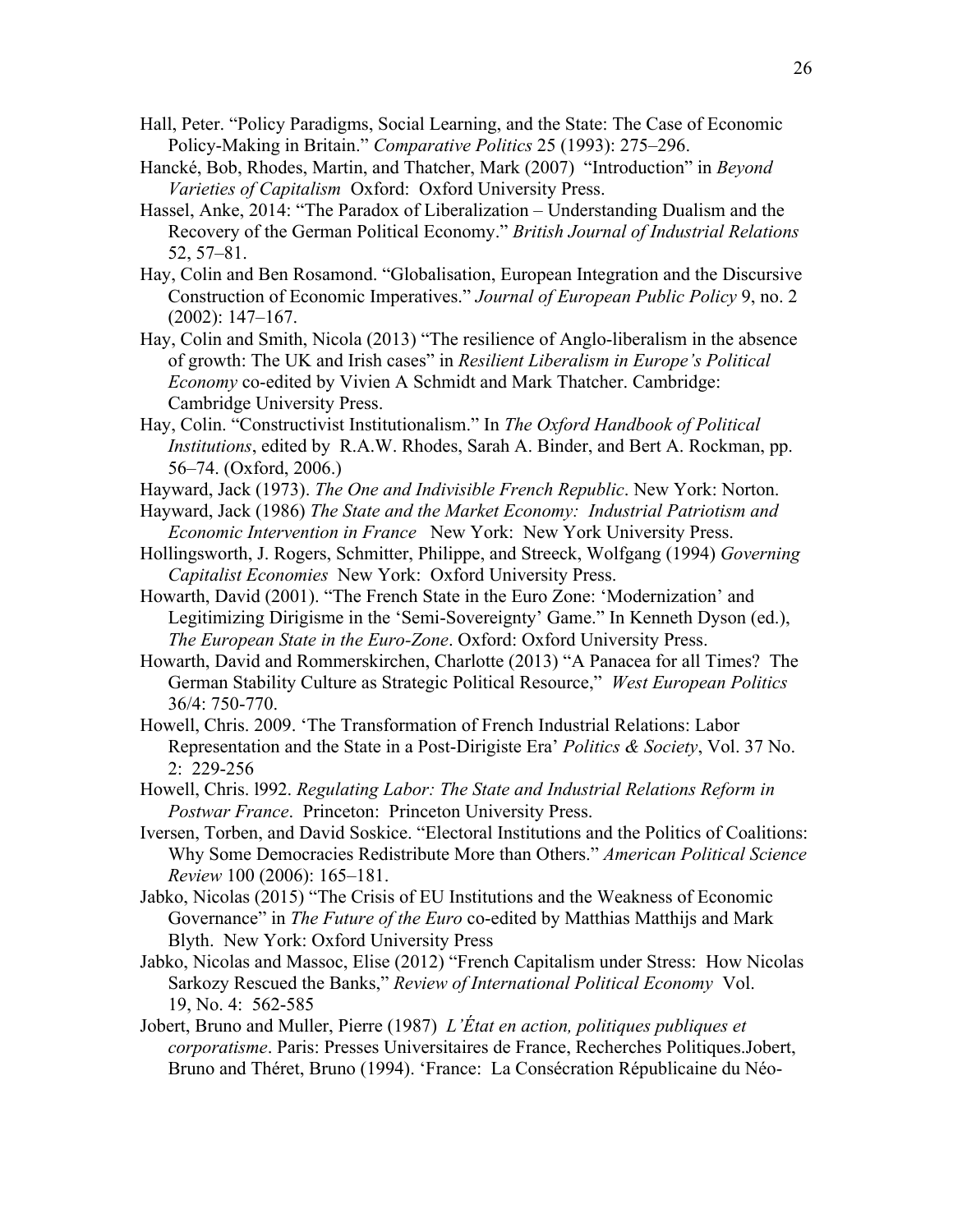libéralisme' in *Le Tournant Néo-Libéral en Europe* ed., Bruno Jobert. Paris: L'Harmattan.

- Jones, Erik (2015) "Forgotten Financial Union: How You Can Have a Euro Crisis without a Euro" in *The Future of the Euro* edited by Mark Blyth and Matthias Matthijs, New York: Oxford University Press.
- Katzenstein, Peter, ed. (1978). *Between Power and Plenty: Foreign Economic Policy of Advanced Industrial States*. Madison: University of Wisconsin Press
- Kinderman, Daniel (2014) "Challenging Varieties of Capitalism's Account of Business Interests: The New Social Market Initiative and German Employers' Quest for Liberalization, 2000–2014." Max Planck Institute for the Study of Societies, Cologne MPIfG Discussion Paper 14/16 (October 2014) http://www.mpifg.de/pu/mpifg\_dp/dp14-16.pdf
- King, Desmond and Wood, Stewart (1999) "The Political Economy of Neoliberalism: Britain and the United States in the l980s" in H. Kitschelt *et al*. (eds), *Continuity and Change in Contemporary Capitalism*. New York: Cambridge University Press.
- Kristensen, Peer Hull (2015) "Fighting the Financial Crisis: The Social Construction and De-construction of the Financial Crisis in Denmark." Paper prepared for Morgan, G., Hirsch, P. and Quack, S.eds. (2015) *Elites on Trial Research in the Sociology of Organisations Vol. 43* BradfordUK: Emerald Publishing.
- Kuisel, Richard, *Capitalism and the State in Modern France* New York: Cambridge University Press, l981
- Leibfried, Stephan and Zürn, Michael (2005) *Transformations of the State?* Cambridge: Cambridge University Press
- Levy, Jonah (1999). *Tocqueville's Revenge: Dilemmas of Institutional Reform in Post-Dirigiste France*. Cambridge, MA: Harvard University Press.
- Levy, Jonah (2008) "From the *Dirigiste* State to the Social Anesthesia State: French Economic Policy in the *Longue Durée*," *Modern and Contemporary France* vol. 16, no. 4: 417-435.
- Levy, Jonah, Miura, Mari, and Park, Gene (2006) "Exiting *Etatisme?:* New Directions in State Policy in France and Japan" in Jonah Levy, ed., *The State after Statism* Cambridge MA: Harvard University Press.
- Locke, Richard and Baccaro, Lucio .1999. 'The Resurgence of Italian Unions?' In Andrew Martin and George Ross (eds), *The Brave New World of European Labor*. New York: Berghahn.
- Loriaux, Michael France after Hegemony: International Change and Financial Reform Ithaca: Cornell University Press, l991
- Mahoney, James and Thelen, Kathleen. 2009. *Explaining Institutional Change: Ambiguity, Agency, and Power* Cambridge: Cambridge University Press.
- Martin, Cathie Jo *Stuck in Neutral* Princeton: Princeton University Press, 2000.
- Meunier, Sophie, and Gordon, Philip H. (2001) *The French Challenge: Adapting To Globalization*. Washington, DC: Brookings Institution Press.
- Molina, Oscar and Rhodes, Martin (2007) "Conflict, Complementarities and Institutional Change in Mixed Market Economies" in B. Hancké, M. Rhodes, and M. Thatcher, eds. *Beyond Varieties of Capitalism: Contradictions, Complementarities and Change* Oxford: Oxford University Press.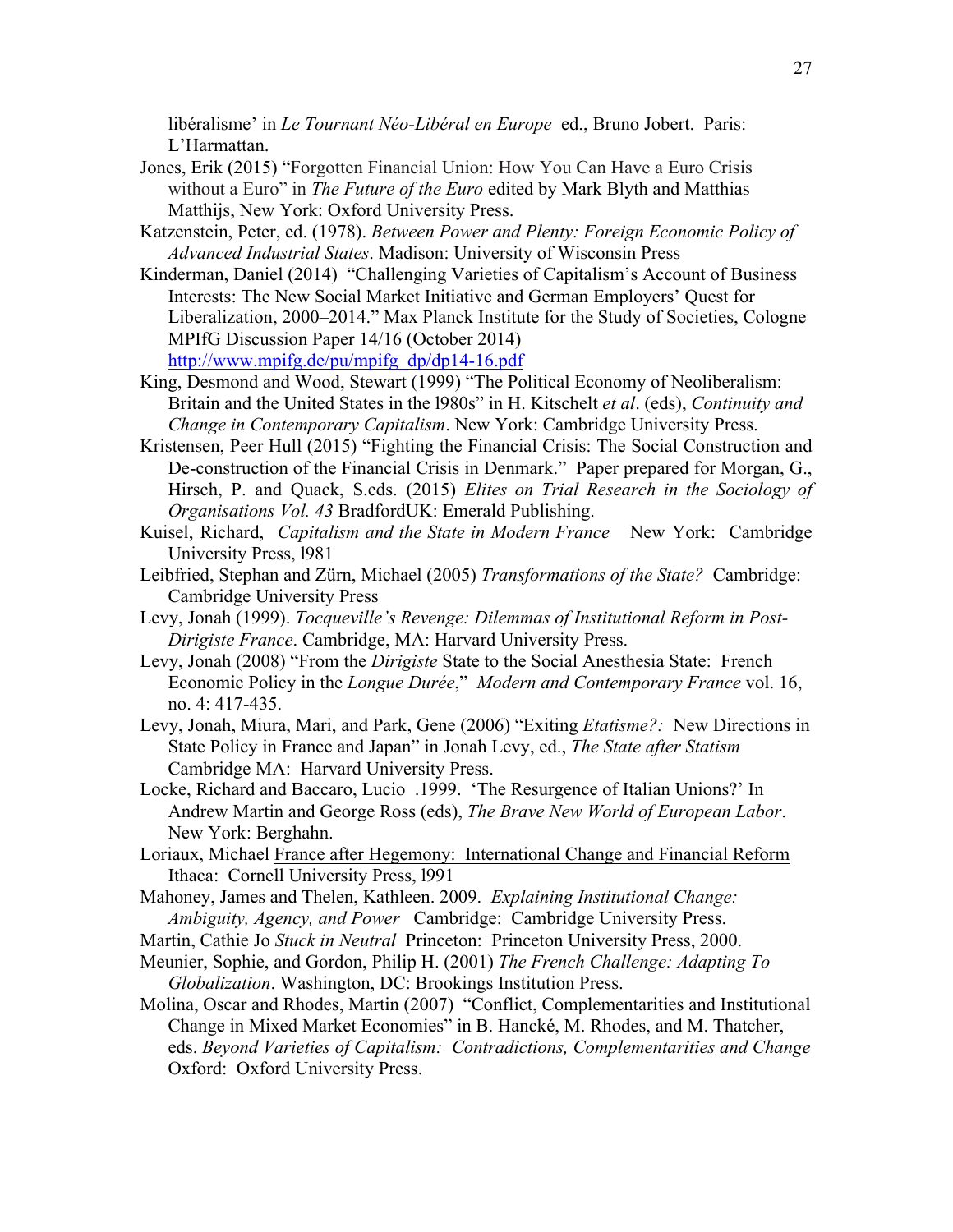- Moran, Michael *The British Regulatory State: High Modernism and Hyper-Innovation*. Oxford: Oxford University Press, 2003.
- Muller, Pierre (1985) "Un schéma d'analyse des politiques sectorielles", *Revue française de science politique*, 35 (2): 165-188.
- Nölke, Andreas, and Arjan Vliegenthart. "Enlarging the Varieties of Capitalism: The Emergence of Dependent Market Economies in East Central Europe." *World Politics* 69, no. 4 (2009): 670–702.
- O'Sullivan, Mary (2007) "Acting out institutional change: understanding the recent transformation of the French financial system," *Socio-Economic Review* 5, 389–436
- Palier, Bruno (2005) "Ambiguous Agreement, Cumulative Change: French Social Policy in the 1990s," in Wolfgang Streeck and Kathleen Thelen (eds.) *Beyond Continuity* Oxford: Oxford University Press.
- Palier, Bruno. 2006. "Long Good Bye to Bismarck? Changes in the French Welfare State" in *Changing France* eds. Pepper Culpepper, Peter Hall, and Bruno Palier*.*  Basingstoke: Palgrave Macmillan.
- Palier, Bruno and Thelen, Kathleen, (2012) "Dualization and Institutional Complementarites: Industrial Relations, Labor Market and Welfare State Changes in France and Germany," in *The Age of Dualization: The Changing Face of Inequality in Deindustrializing Societies* eds., Emmegnegger, Häusermann, Silja, Palier, Bruno, and Seeleib-Kaiser, Martin. Oxford: Oxford University Press
- Regan, Aidan (2012) "The Political Economy of Social Pacts in the EMU: The Irish Liberal Market Corporatism in Crisis," *New Political Economy* 12 (4): 465-491
- Royo, Sebastian (2008) *Varieties of Capitalism in Spain* Basingstoke: Palgrave Macmillan.
- Scharpf, Fritz W. .2012. Monetary Union, Fiscal Crisis and the Pre-emption of Democracy. In: Joachim Jens Hesse (ed.), Zeitschrift für Staats- und Europawissenschaften, vol. 9, no. 2, 163-198 http://www.zse.nomos.de/fileadmin/zse/doc/Aufsatz\_ZSE\_11\_02.pdf
- Scharpf, Fritz W. 2013. "Monetary Union, Fiscal Crisis and the Disabling of Democratic Accountability" in *Politics in an Age of Austerity* eds. Armin Schäfer and Wolfgang Streeck Cambridge: Polity Press.
- Scharpf, Fritz W. (2014) "After the Crash: A Perspective on Multilevel European Democracy," MPFIG discussion paper 14/21. http://www.mpifg.de/people/fs/publ\_en.asp#DiscussionPapers
- Scharpf, Fritz W., and Vivien A. Schmidt, eds. *Welfare and Work in the Open Economy.*  2 vols. (Oxford, 2000).
- Schelkle, Waltraud. 2014. "The Insurance Potential of a Non-Optimum Currency Area" in *Democratic Politics in a European Union under Stress* eds. Olaf Cramme and Sara B. Hobolt. Oxford: Oxford University Press (forthcoming).
- Schmidt, Vivien A. (1995) "The New World Order, Incorporated: The Rise of Business and the Decline of the Nation-State." *Daedalus* 124, no. 2: 75–106.
- Schmidt, Vivien A. (1996) *From State to Market?* Cambridge: Cambridge University Press
- Schmidt, Vivien A. (2002) *The Futures of European Capitalism* Oxford: Oxford University Press.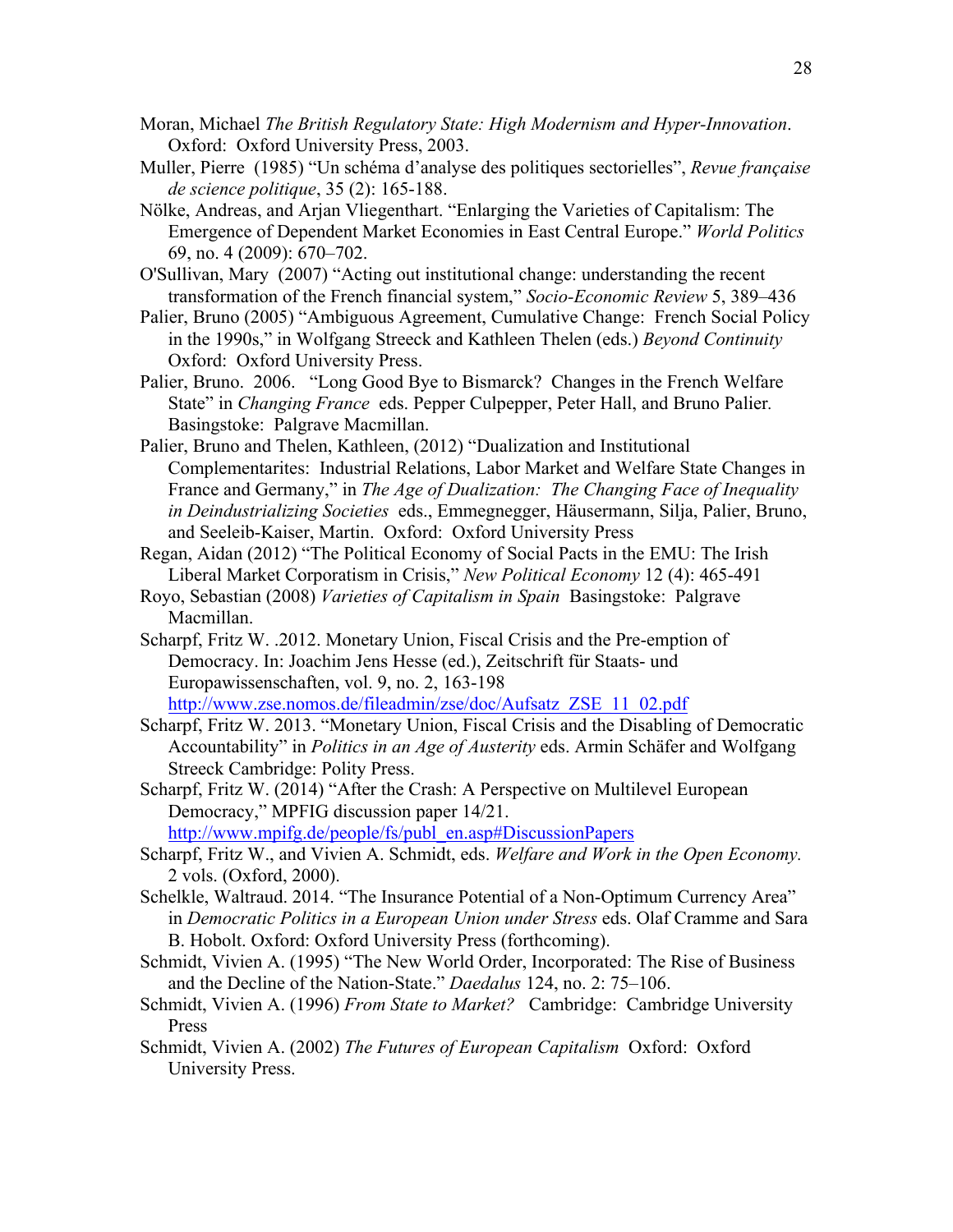- Schmidt, Vivien A. (2007): Trapped by their ideas: French élites' discourses of European integration and globalization , Journal of European Public Policy, 14:7, 992-1009
- Schmidt, V. A. (2008) 'Discursive Institutionalism: The Explanatory Power of Ideas *and* Discourse', *Annual Review of Political Science* Vol. 11, pp. 303-26.
- Schmidt, Vivien A. (2009) "Putting the Political Back into Political Economy by Bringing the State Back Yet Again." *World Politics* vol. 61, no. 3: 516-548
- Schmidt, Vivien A. (2012) "France's Postwar Model from the State in Action to a State of Mind," *French Politics* vol. 10, no. 2: 196-208
- Schmidt, Vivien A. (2013) "The Europeanization of National Economies." Revised chapter for second edition of Simon Bulmer and Christian Lequesne, eds. *Member States and the European Union*. Oxford: Oxford University Press.
- Schmidt, Vivien A. (2015) "Forgotten Democratic Legitimacy: 'Governing by the Rules' and 'Ruling by the Numbers' in *The Future of the Euro* co-edited by Matthias Matthijs and Mark Blyth. New York: Oxford University Press
- Schmidt, Vivien A. and Thatcher, Mark (2013) "Theorizing Ideational Continuity: The Resilience of Neo-Liberal Ideas in Europe", in *Resilient Liberalism in Europe's Political Economy*, Vivien A Schmidt and Mark Thatcher (eds.). Cambridge: Cambridge University Press.
- Schmidt, Vivien A. and Woll, Cornelia (2013) "The state: The bête noire of neoliberalism or its greatest conquest?" in *Resilient Liberalism in Europe's Political Economy*, Vivien A Schmidt and Mark Thatcher (eds.). Cambridge: Cambridge University Press.
- Schnyder, Gerhard and Jackson, Gregory .2013. "Germany and Sweden in the crisis: Recoordination or resilient liberalism?" in *Resilient Liberalism in Europe's Political Economy* co-edited by Vivien A Schmidt and Mark Thatcher. Cambridge: Cambridge University Press, 2013.
- Shonfield, Andrew (1965) *Modern Capitalism: The Changing Balance of Public and Private Power* Oxford: Oxford University Press.
- Steinmo, Sven H. "American Exceptionalism Reconsidered: Culture or Institutions?" In *The Dynamics of American Politics: Approaches and Interpretations*, edited by Lawrence C. Dodd and Calvin Jillson, pp. 106–131. (Boulder, Colo., 1994).
- Steinmo, Sven. *The Evolution of Modern States: Sweden, Japan, and the United States.* (Cambridge, UK, 2010).
- Stopford, John M., Susan Strange, and John S. Henley. *Rival States, Rival Firms: Competition for World Market Shares*. (Cambridge, UK, 1991).
- Strange, Susan (1996) *The Retreat of the State* Cambridge: Cambridge University Press.
- Streeck, Wolfgang and Thelen, Kathleen (2005) "Introduction" in Wolfgang Streeck and Kathleen Thelen (eds.) *Beyond Continuity* Oxford: Oxford University Press.
- Suleiman, Ezra (1974) *Politics, Power, and Bureaucracy in France: The Administrative Elite* Princeton: Princeton University Press.
- Taylor, Mark Zachary (2004) "Empirical Evidence against Varieties of Capitalism's Theory of Technological Innovation," *International Organization*, Vol. 58, No. 3 (Summer, 2004), pp. 601-631.
- Thatcher, Mark (1999). *Politics of Telecommunications*. Oxford: Oxford University Press
- Thelen, Kathleen. 2014. *Varieties of Liberalization and the New Politics of Social Solidarity* . New York: Cambridge University Press